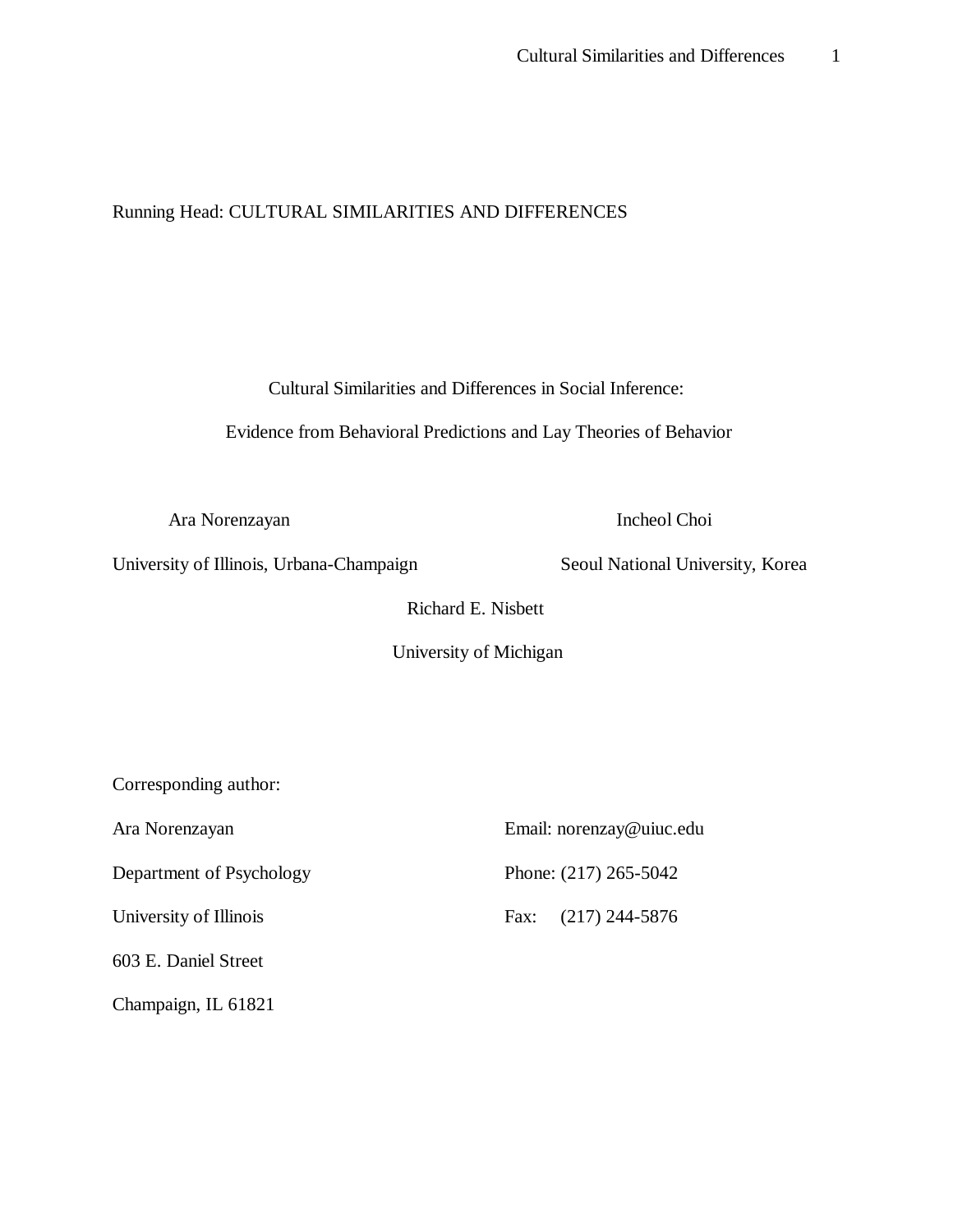### Abstract

We investigated social inference practices of Koreans and Americans in two novel domains: behavioral predictions and folk theories of behavior. When dispositional and situational inferences were disentangled, Koreans showed dispositional thinking to the same extent as Americans. This was the case for behavioral predictions based on individual difference information (Study 1) and for endorsements of a dispositionist theory of behavior (Studies 1 and 3). Consistent with previous research in the causal attribution and attitude attribution paradigms, Koreans made greater situational inferences in behavioral prediction as long as situational information was salient (Study 2), and endorsed a situationist theory of behavior more (Studies 1 and 3). Koreans also differed from Americans in believing personality to be more malleable (Study 3).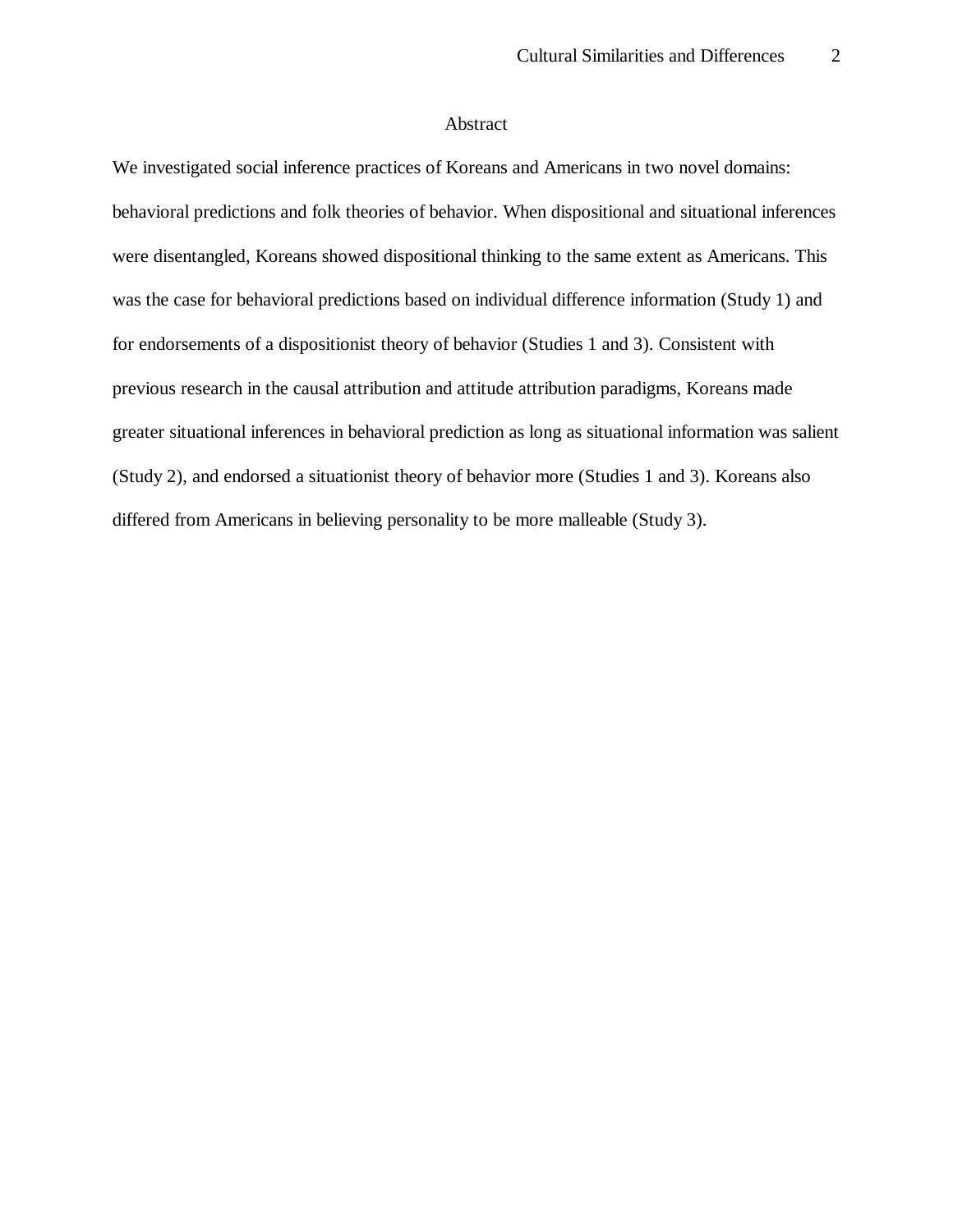Cultural Similarities and Differences in Social Inference:

Evidence from Behavioral Predictions and Lay Theories of Behavior

"Lay dispositionism" (Ross & Nisbett, 1991) is a coherent and powerful folk theory that promotes the attribution of social behavior to enduring dispositions. Although this folk theory is widespread in Western cultures, many ethnographers, cross-cultural researchers, and cultural psychologists have observed that in contrast to Western cultures, the East Asian cultural area favors a situationist folk psychology (e.g., Fiske, Kitayama, Markus, & Nisbett, 1998). A growing body of research has revealed that people in East and South Asia indeed explain behavior more situationally than Americans do, in naturalistic as well as experimental studies contrasting Americans with Indians, Chinese, Koreans, and Japanese (Choi, Nisbett, & Norenzayan, 1999). Differences have also been found in attitude attributions, comparing Americans with Koreans (Choi & Nisbett, 1998), Japanese (Kitayama & Masuda, 2000), and Australians with Japanese (Kashima, Siegel, Tanaka, & Kashima, 1992). Choi et al. (1999) recently reviewed the evidence for cultural differences in situational attributions.

### Predicting Behavior

Everyday social judgment involves predicting the behavior of other people, as much as it involves explaining their behavior or attitudes. In fact, attribution theorists have always believed that people engage in causal explanations of social events primarily in order to predict similar events in the future (Heider, 1958; Jones, 1979). This is apparent when, for example, one wonders if a friend will like the movie recommended to her, or when a military leader trusts that an ally will support him in an upcoming battle. Past research has shown that lay dispositionism is as prevalent in prediction as it is in explanation. American participants overestimate the predictive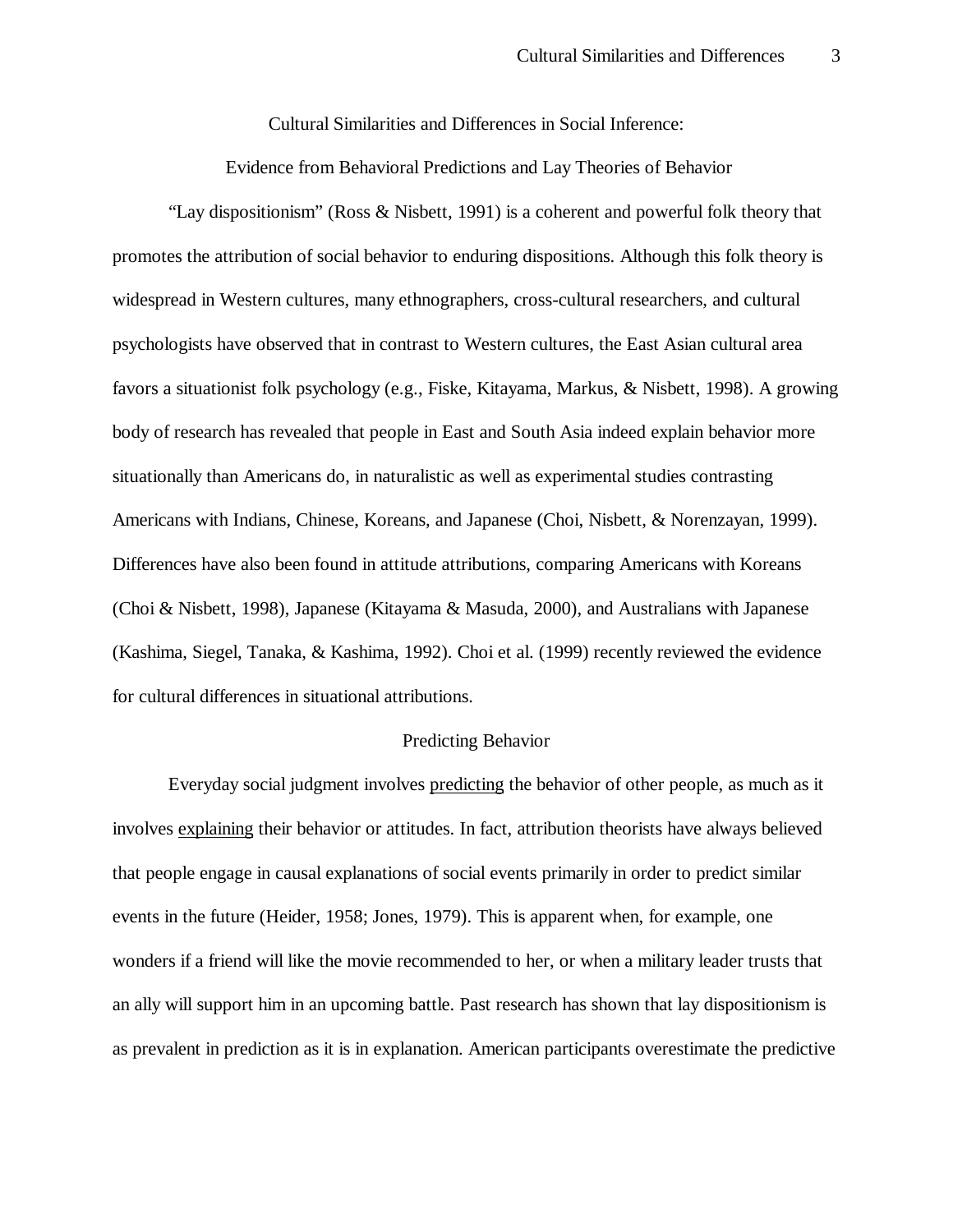power of dispositions just as they overattribute behavior to them (Dunning, Griffin, Milojkovic, & Ross, 1990; Kunda & Nisbett, 1986; Newman, 1996; Ross & Nisbett, 1991).

Surprisingly, however, most of the previous cross-cultural work in social inference – as extensive as it is -- has focused primarily on explanations of behaviors and attitudes. There has been little research examining behavioral predictions across cultures. Given the centrality of behavioral prediction in everyday life, an important question is whether the cultural difference is also found for predictions of behavior. More importantly, comparing behavioral prediction across cultures provides one way to specify the exact psychological source of the cultural difference in social inference -- whether it lies in dispositional inference, situational inference, or in both. In past cross-cultural work, it has been implicitly assumed that social inference is a unitary process. Evidence for strong situational attribution has been taken to indicate weak dispositional attributions as well. But the social inference process consists of at least two distinct cognitive operations: dispositional inference and situational inference (Gilbert & Malone, 1995; Krull, 1993). Dispositional inference is attributing behavior to internal and enduring qualities of the individual, e.g., personality and temperament. Situational inference is attributing behavior to external factors impinging on the individual, such as situations, roles, or the larger social context.

Specifying the Attributional Origins of the Cultural Difference

There are two possibilities concerning how Western and Eastern cultures might differ in behavioral predictions. If Eastern cultures have weak beliefs in dispositions, then their predictions about behavior should show low levels of cross-situational consistency. The ethnographic and cross-cultural literature certainly provides some basis for this possibility. Anthropologists have occasionally noted that dispositional thinking is rare, absent, or unimportant in non-Western societies (Hirschfeld, 1995).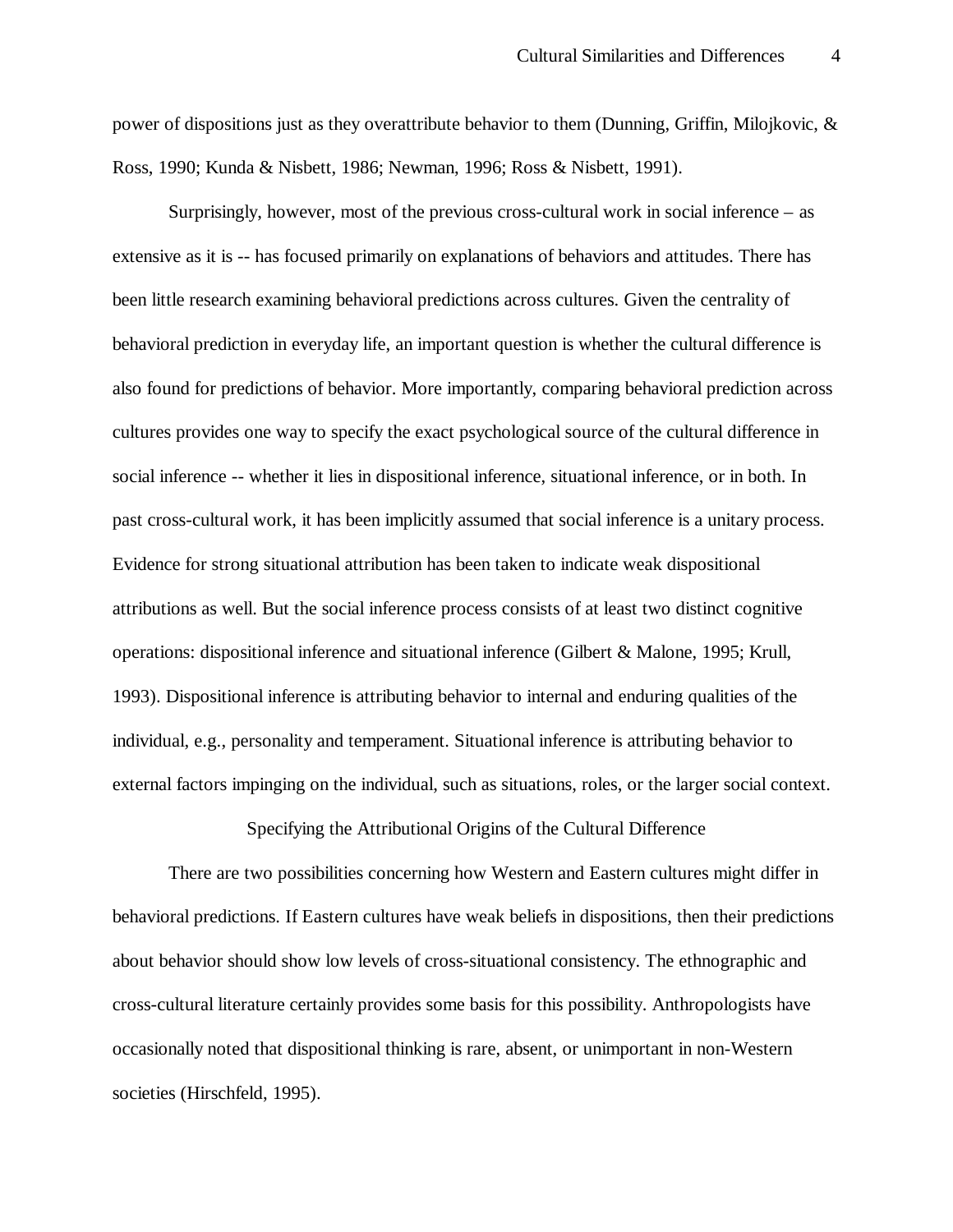There is growing evidence, however, that even members of Eastern cultures make robust dispositional inferences (Choi et al., 1999). The second possibility for cultural variation in behavioral prediction, then, is that Eastern and Western cultures make dispositional inferences in much the same way, but differ in the degree to which they make situational inferences. For example, cross-cultural studies suggest that East Asians organize personality information in remarkably similar ways as Westerners, both with imported as well as indigenous instruments (e.g., McCrae, Costa, & Yik, 1996; see Choi et al., 1999). This evidence supports the case for East Asian dispositionism to the extent that perceptions of personality structure can be taken as evidence for making dispositional inferences.

More direct social psychological evidence has recently emerged that bolsters the argument that Easterners and Westerners sometimes make dispositional inferences in much the same way. Experimental work by several researchers suggests that, when situational constraints are not salient, East Asians, including Chinese, Korean, and Japanese, show the correspondence bias at least in one paradigm – the Jones and Harris (1967) attitude attribution experiments (Choi  $\&$ Nisbett, 1998; Kitayama & Masuda, 2000; Krull et al., 1999). Importantly, some of these studies have found that the correspondence bias for East Asians is reduced, or even eliminated entirely, when the situational constraints are salient. These same situational salience manipulations have no effect on the correspondence bias shown by Americans, suggesting that the cultural difference in social inference may reflect primarily differences in situational inference. However these studies were conducted within a single paradigm – attitude attribution – and therefore the question remains as to what extent their findings would generalize to other social inference practices, such as behavioral predictions and lay theories of behavior.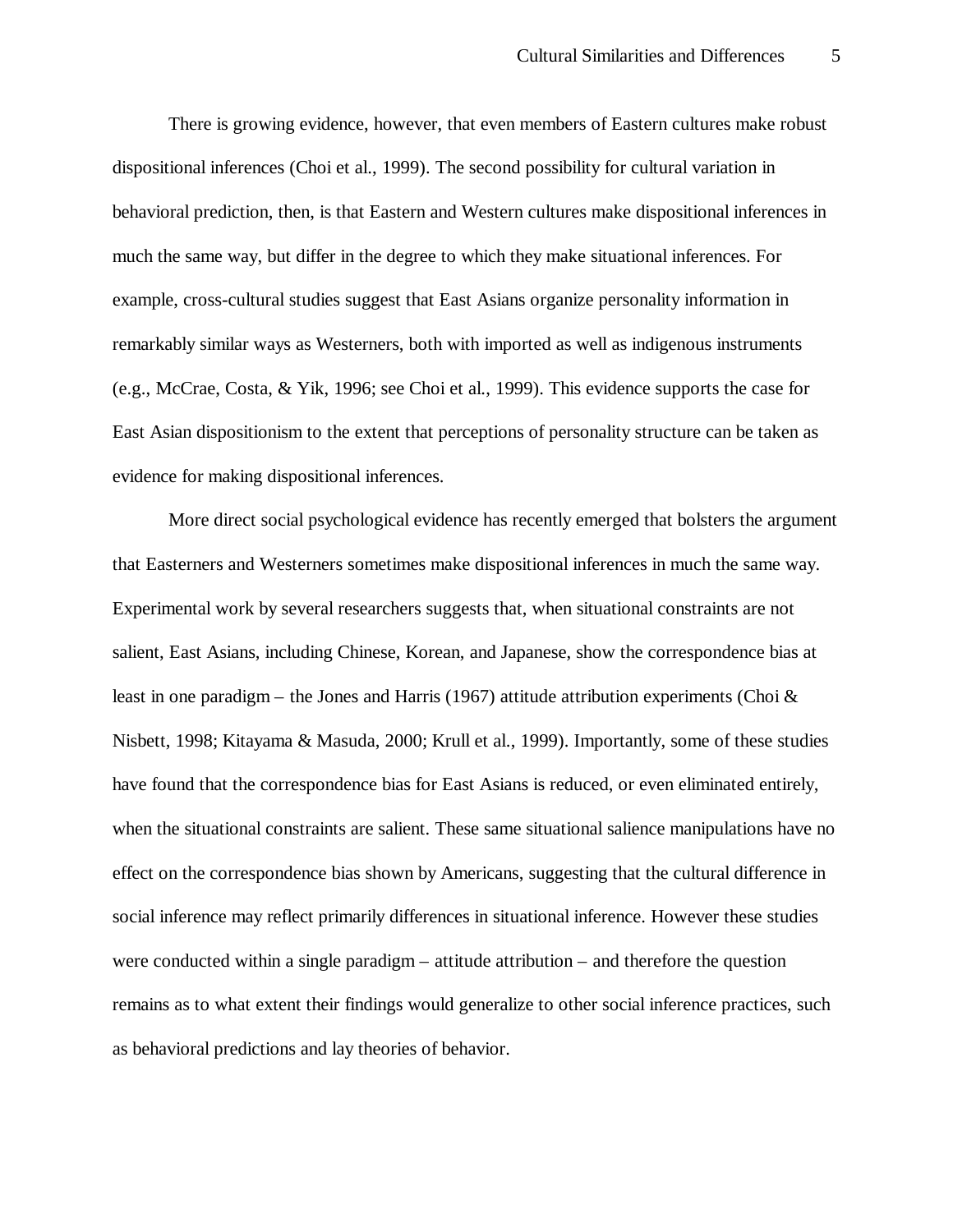#### Prediction versus Explanation

To the extent that Eastern and Western cultures are equally willing to infer dispositions from behavior, but differ in the degree to which they apply situational theories to behavior, different implications follow for cultural variation in explanation versus prediction of behavior. In prediction, the outcome of an actor's behavior is not known. As a result, using situational information to predict the behavior of a single individual is difficult, because it is unclear to an observer whether the situational influence under consideration applies to that particular individual. Will Tom act aggressively when provoked by an adversary? Even if one believes that provocation is a powerful trigger of violent behavior, not everyone lashes out when provoked, and it is hard to predict in advance if Tom is the sort of person who reacts to provocation. Thus, to the extent that individual differences are perceived in the same situation, the tendency to use situational information is diminished (Ross & Nisbett, 1991).

The uncertainty characteristic of prediction, however, is greatly reduced in the case of explanation, since knowledge of the behavioral outcome provides clues as to whether or not the situational information applies to the given individual, thus diminishing concerns about individual differences in the same situation. People then can easily apply situational information to the extent that they endorse a situationist theory of behavior. After learning that Tom did react violently, one who believes in the power of provocation can conclude with reasonable certainty that provocation led to his aggression. This analysis suggests that cultural variation that readily emerges in explanation may be reduced or even eliminated in prediction, unless salient situational information is available.

To recap, a significant body of evidence has established that there is a cultural difference in situational inference between Western and Eastern cultures, reviewed recently by Choi et al.,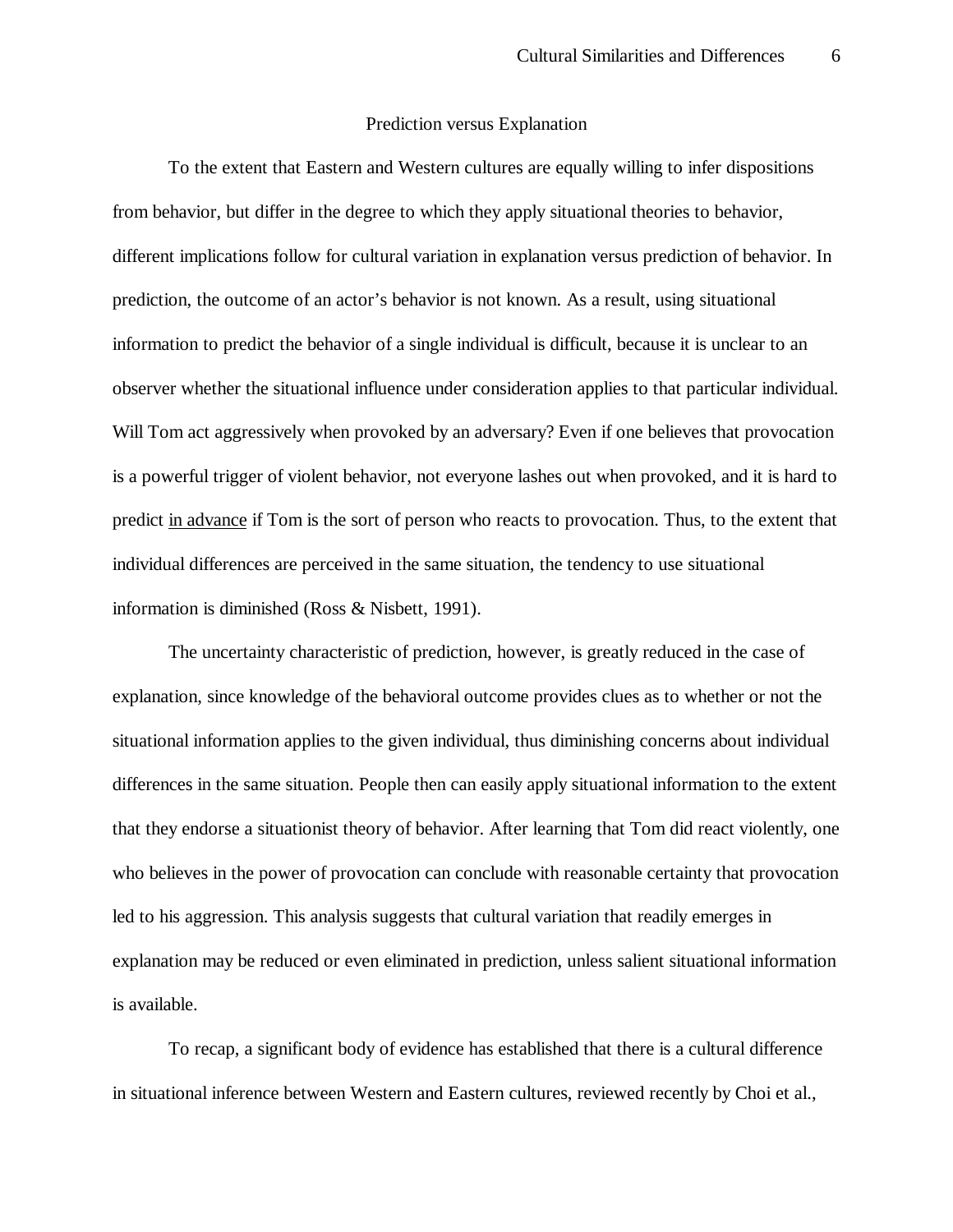1999 (see also Norenzayan, Choi, & Nisbett, 1999). This evidence, however, has been largely limited to two research paradigms: attitude attribution and causal attribution. There is also suggestive evidence that under some circumstances Easterners display dispositional inference as much as Westerners. However most of the past research has not examined the distinct contributions of these two processes -- dispositional and situational -- to the cultural difference.

The present research therefore had three goals. First, we broadened the scope of the cross-cultural evidence by examining social inference in two novel research paradigms previously overlooked: behavioral prediction and folk theories of social behavior. Second, these two novel paradigms allowed us to assess the relative contributions of dispositional and situational inference to the cultural difference. Third, we explored the possibility that the East Asian folk theory of personality may be qualitatively different from the Western form in that it may reflect the belief that dispositions are situationally malleable.

We examined (1) the degree to which Koreans, compared to Americans, would rely on individual difference information to predict future behavior when situational information is minimal (Study 1); (2) the effects of situational information of varying salience on Korean and American predictions of the cross-situational consistency of behavior (Study 2); and (3) endorsement of dispositionist, situationist, and interactionist theories of behavior, as well as beliefs in the malleability of personality (Studies 1 and 3). Because no gender differences were found in these studies, the results are presented without reference to gender.

#### Study 1

#### **Overview**

Study 1 had two goals. First, we wanted to answer three specific questions about disposition-based prediction in the absence of situational information. To what extent would East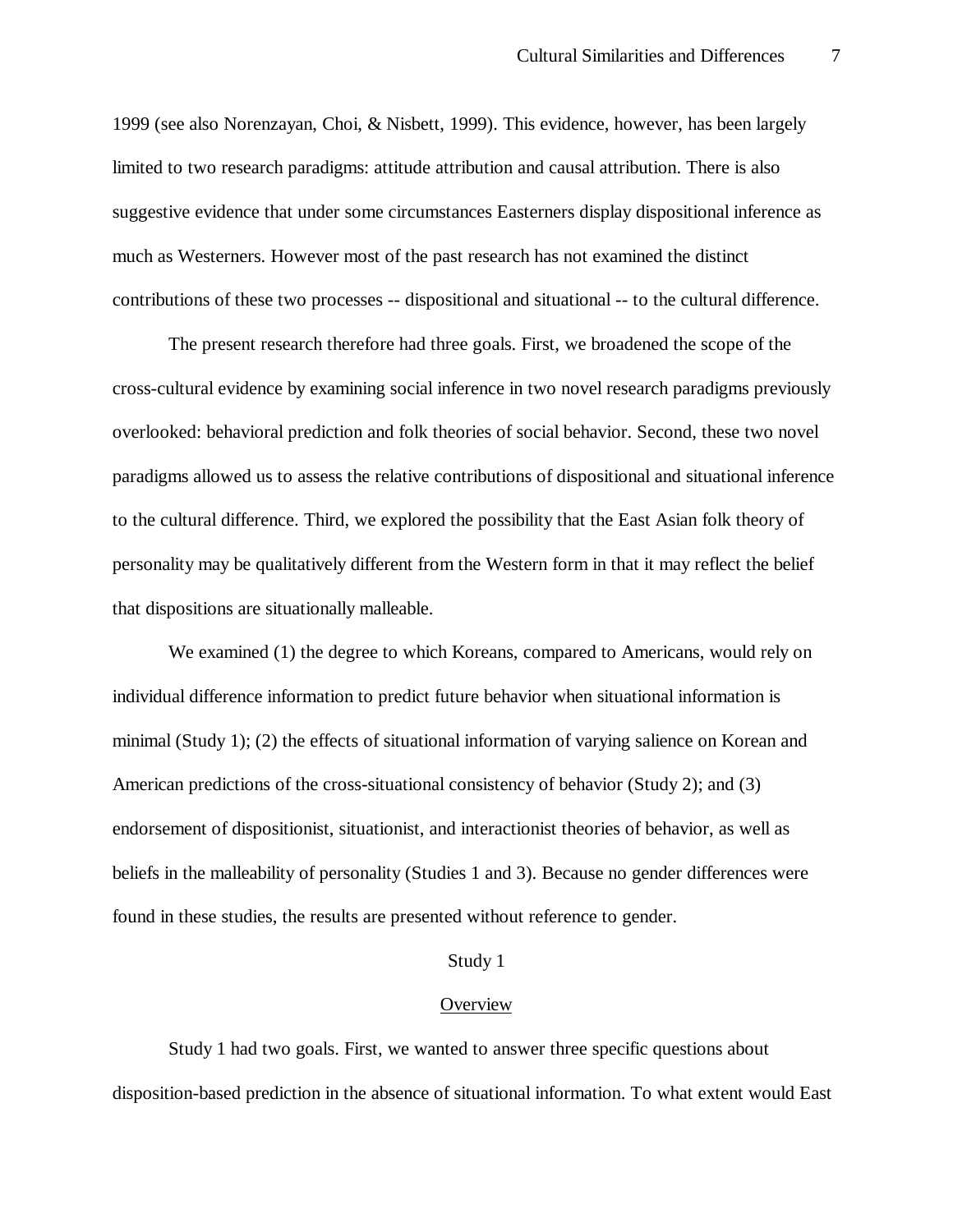Asians, as compared to Americans, (a) rely on abstract trait information to make predictions about future behavior; (b) rely on information in the form of concrete behaviors -- without mention of trait labels -- in predicting future behavior (suggesting inference of traits from concrete behavior); and (c) we wanted to investigate the possibility of any cross-cultural differences in the strength of predictions as a function of aggregation of behavioral information, that is, sensitivity to the law of large numbers in social inference.

The second goal of this study was to examine East-West cultural differences in situational and dispositional attributions, using an alternative strategy: we directly measured participants' explicit endorsement of these lay theories of social behavior. We expected that Koreans would be more willing than Americans to endorse situationism and interactionism, but that the two cultural groups would be equally willing to endorse dispositionism

In the first part of the study, we gave participants scenarios; in each, there were two target individuals, and one of them always acted in a trait-consistent manner more than did the other individual, e.g., Person A was more helpful than Person B. Participants were asked to predict the extent to which they believed Person A would also behave in a more helpful manner than Person B in a future instance. A total of six traits/behaviors were used: positively-valenced (helpful, friendly), negatively-valenced (aggressive, dishonest), and relatively valence-neutral (talkative, punctual). In the second part, participants read three arguments representing situationism, dispositionism, and interactionism, and indicated their agreement with each argument.

### Participants

One hundred Korean students at Yonsei University, Korea (51 men, 49 women, age  $M =$ 20.7), and 97 European American students at the University of Michigan (34 men, 63 women, age  $M = 19$ ) participated in the study for introductory psychology class credit.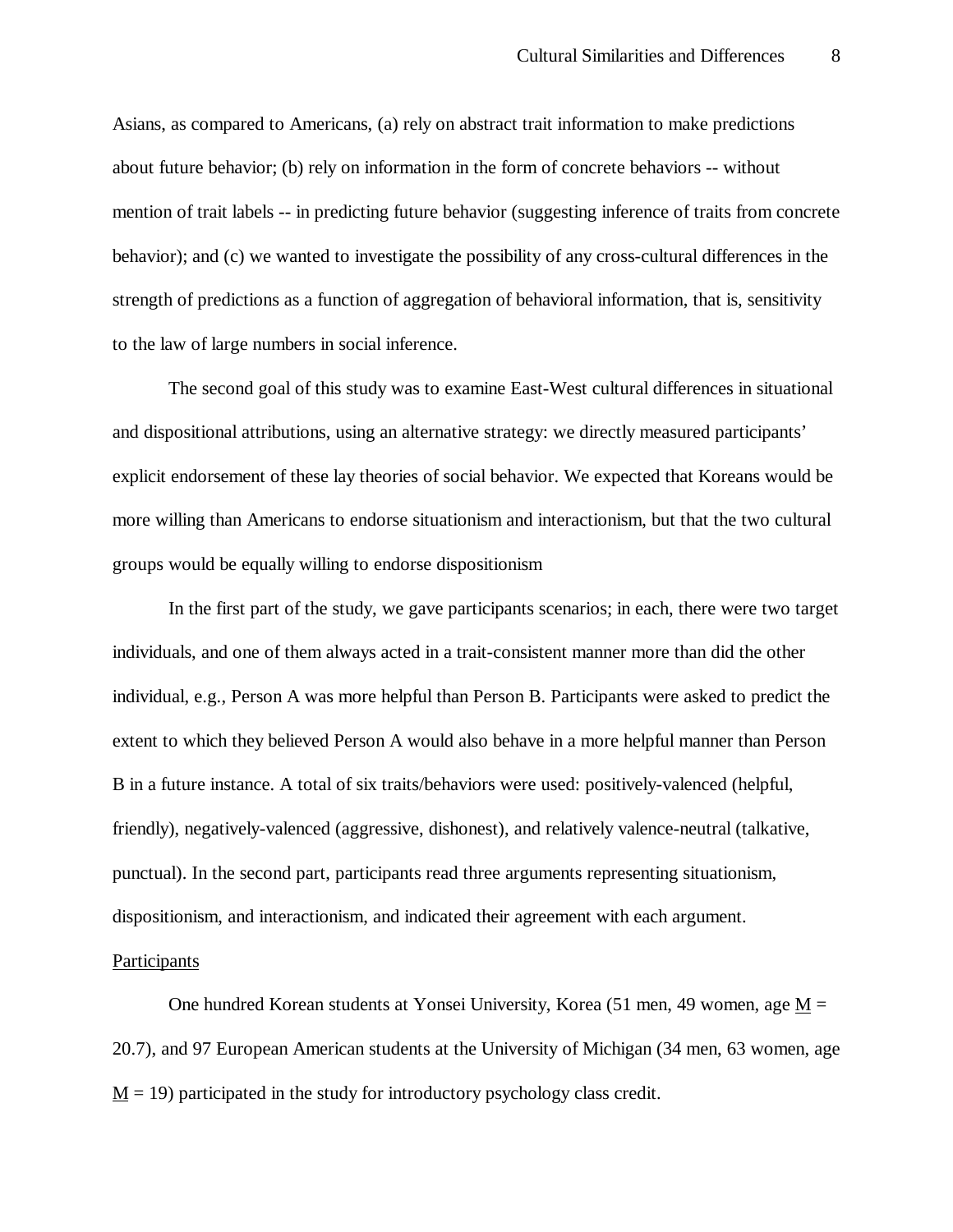### Materials

The first page of the questionnaire included instructions, followed by a rating scale and the six behavioral scenarios. For Korean participants, all materials were translated into Korean using the back-translation method (Brislin, 1970). Each of the six behavioral scenarios consisted of a short paragraph about a Person A, who was observed to act in a manner reflecting a trait more than Person B in a given situation. Participants were asked to predict to what extent they believed that in a future, similar situation, A would also act in the trait-consistent way more than B. For the trait condition, participants read:

Suppose you observed a number of people in a number of situations that could reflect their degree of (helpfulness). And suppose you observed A and B in one such situation, and A was more (helpful) than B. What do you suppose is the probability that if you observed A and B again, you would also find A to be more (helpful) than B?

The rating scale was adopted from Kunda and Nisbett (1986). Participants were asked to indicate any number ranging from 100% to 50%, with higher numbers indicating greater confidence in the stability of individual differences. They read the following scale information:

If you thought Person A would almost certainly be more (helpful) than Person B, you should say 95% or higher. If you thought there was a good chance that Person A would be more (helpful) than Person B, you should say 70-80%. If you thought there was only a moderate chance, you should say 60-70%. And if you thought you couldn't tell whether or not Person A would be more (helpful) than Person B, you should say 50-50% -- Person A is equally likely to be more or less (helpful) than Person  $B^1$ .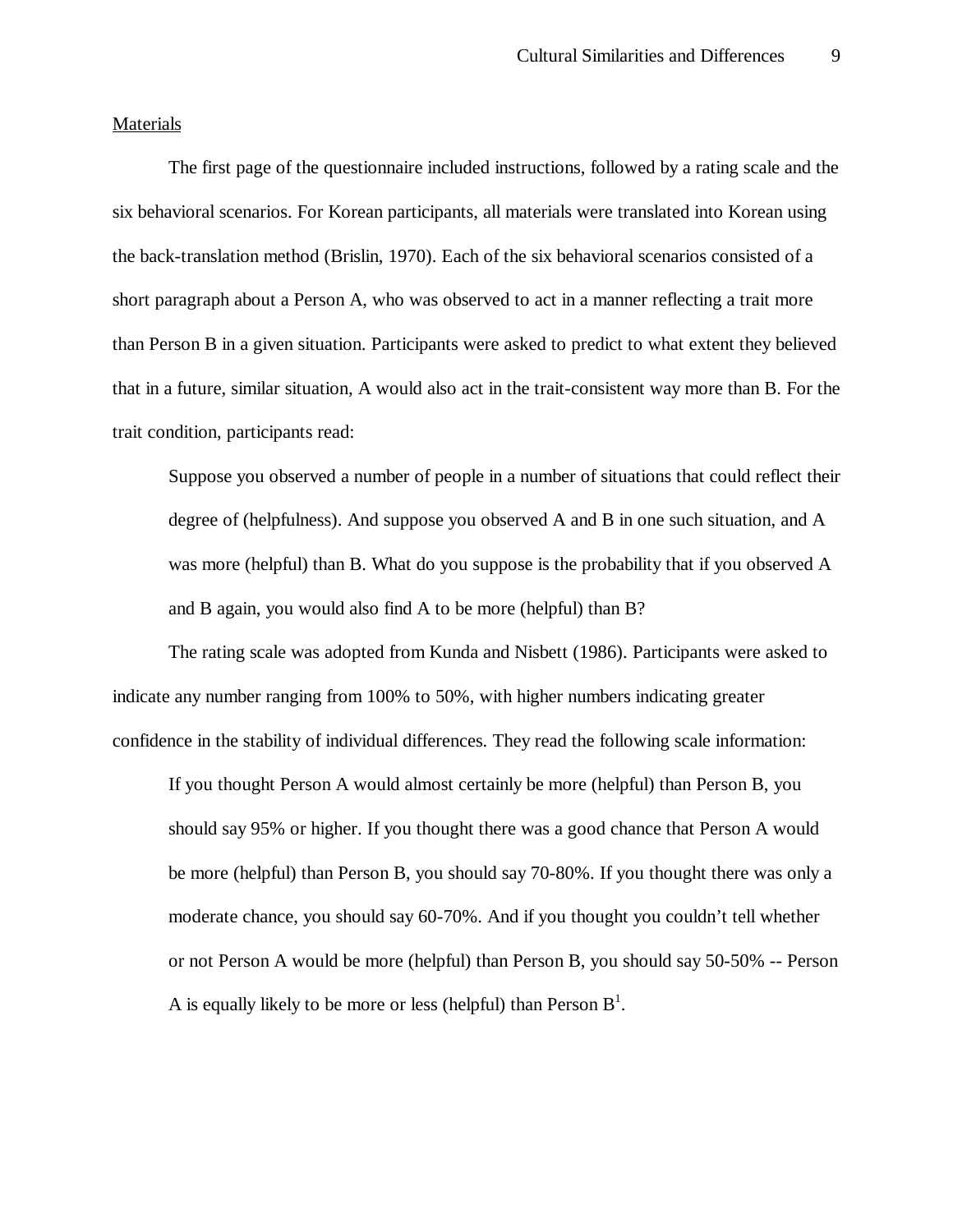### Design and Procedure

The design was 2 (cultural group: American vs. Korean) by 3 (behavioral information: concrete behavior, trait, total trait) by 3 (trait valence, within-groups: positive, neutral, negative). Participants were randomly assigned to one of the 3 behavioral information conditions:

Concrete Behavior condition. Participants received individual difference information in the form of concrete behaviors, tapping a trait, but without labeling the behaviors in terms of a trait. An effort was made by American and Korean informants to construct functionally equivalent items. As an example, the concrete behavior scenario reflecting "helpful" was:

Suppose you observed two people, A and B, being asked to participate in a blood donation drive and saw that A volunteers to work more hours than B collecting blood. What do you suppose is the probability that, being approached by a homeless person asking for money to buy food, A gives more money to the homeless person than B?

Trait condition. Participants received the individual difference information in the form of a trait, such as helpful, dishonest, talkative, etc.

Total Trait condition. This was identical to the trait condition, except that instead of predicting from one single instance to another single instance, participants predicted from the average of twenty instances to the average of another twenty instances. This allowed us to assess sensitivity to the law of large numbers in social prediction.

After making all six predictions, participants read three arguments that had been carefully prepared to reflect 3 views of social behavior: dispositionism, situationism, and interactionism. They were asked to express their opinion about each argument on a 9-point scale from 1 (strongly disagree) to 9 (strongly agree). The argument for dispositionism emphasized the consistency and stability of personality and the power of personality in explaining and predicting behavior. In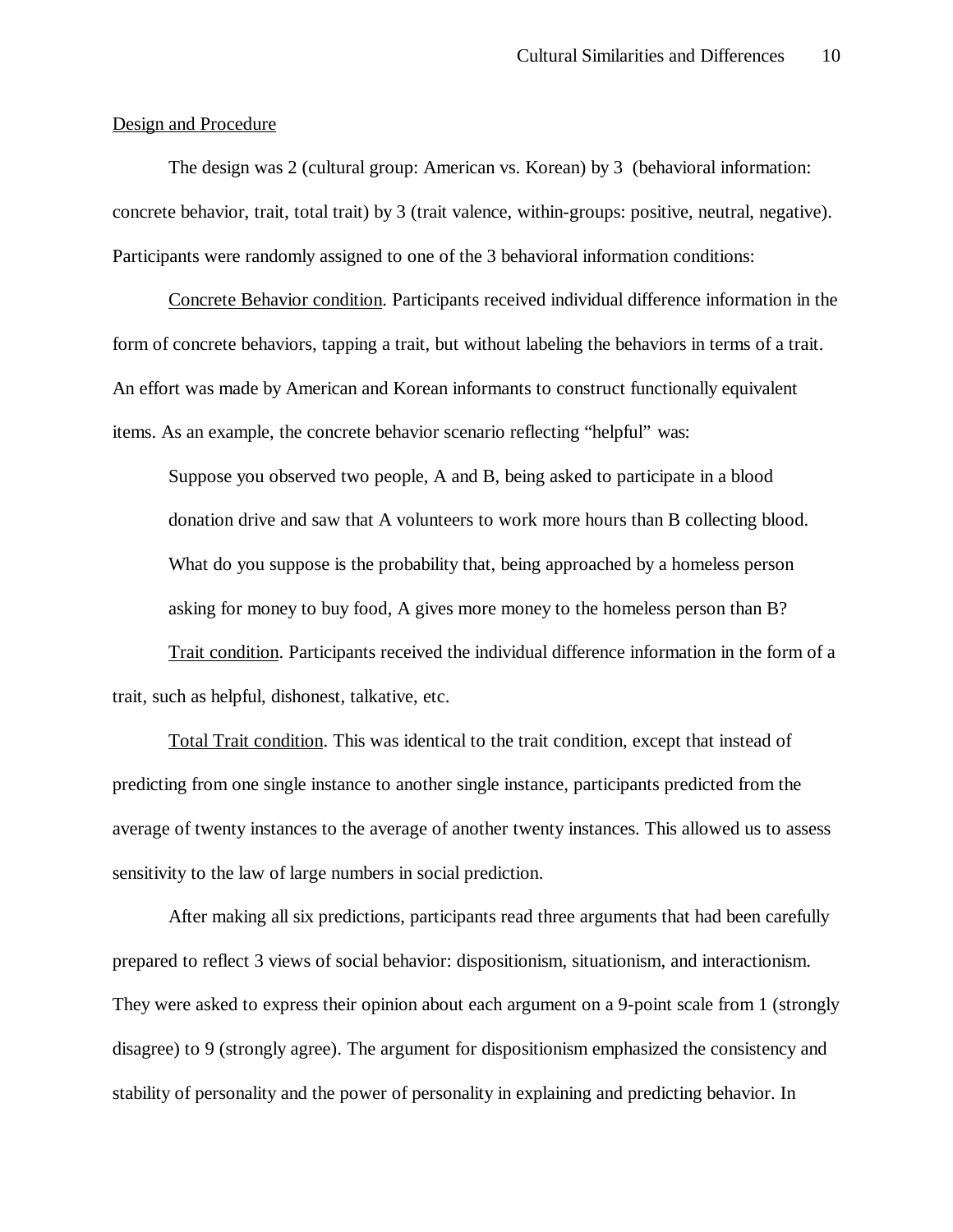contrast, the argument for situationism stressed the weakness of personality in determining behavior and focused on the power of the situation. The argument for interactionism defended both dispositionism and situationism and highlighted the complex interaction of personality and situation. These arguments can be seen in Table 1.

# Results

### Predictions of behavior

Each participant's prediction estimates for the six scenarios were averaged to serve as the dependent variable ( $\alpha$  = .70). The results can be seen in Table 2. A culture by behavioral information by valence (within-groups) mixed ANOVA was conducted on the dependent variable. There was no main effect of culture,  $F < 1$ . Thus, Americans and Koreans made the same degree of predictions overall. There was a culture by behavioral information interaction,  $F(2, 191) =$ 3.94,  $p < 0.02$ , such that in the trait condition, Korean predictions were stronger than American predictions,  $\underline{t}(64) = 2.26$ ,  $\underline{p} < .05$ , whereas the reverse was the case in the total trait condition,  $t(66) = 2.18$ , p < .05. No cultural differences emerged in the concrete behavior condition, t < 1. American predictions showed sensitivity to aggregation contrasting the trait condition with the total trait condition,  $t(65) = 3.80$ ,  $p < .005$ , whereas no such sensitivity was evident for Koreans, t < 1. Neither culture was affected by the trait label manipulation, as there were no differences between the trait condition and the concrete behavior condition,  $F < 1$  for either contrast.

The results also revealed a main effect of valence,  $F(1, 191) = 11.93$ ,  $p < .005$ , such that negative traits received higher predictions than neutral and positive traits. However this main effect was qualified by culture,  $F(1, 191) = 11.97$ ,  $p < .005$ . Subsequent analyses indicated that this pattern did not hold for Korean participants. Whereas Americans reliably gave higher estimates for negative traits than for positive traits,  $t(96) = 4.77$ ,  $p < .001$ , and neutral traits,  $t(96)$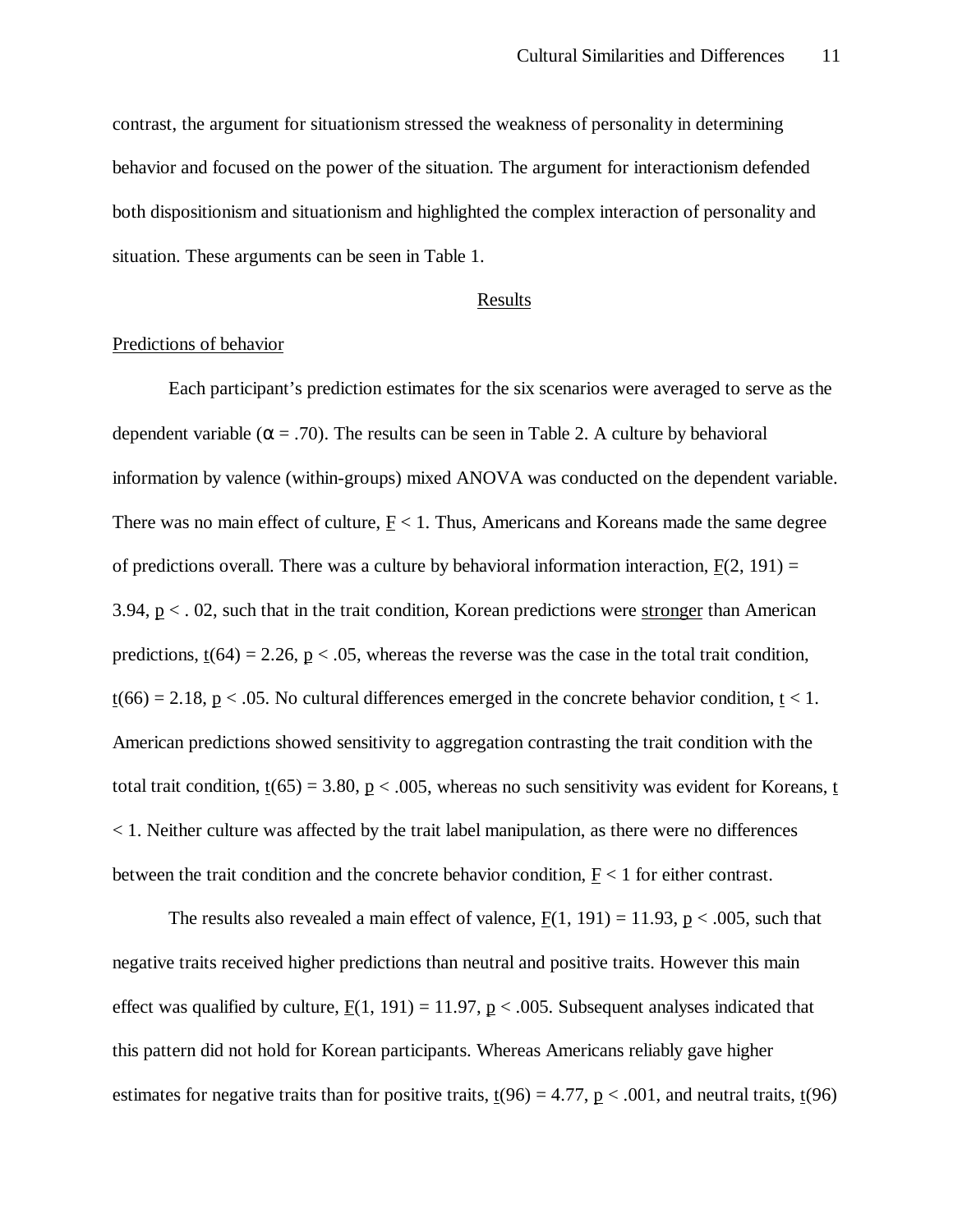$= 2.74$ ,  $p < .01$ , Koreans did not agree with Americans that negative traits are the most crosssituationally stable. Indeed, Korean predictions for negative and positive traits did not differ, t < 1, although they did agree with Americans that positive traits are less stable than neutral traits,  $t(96) = 2.81, p < .01.$ 

### Folk Theories of Social Behavior

For the argument supporting dispositionism, there was no cultural difference,  $M = 5.00$ ,  $SD = 1.58$  for Americans, and  $M = 5.19$ ,  $SD = 1.62$  for Koreans,  $F < 1$ . In contrast to dispositionism, Koreans endorsed situationism more than Americans,  $M = 5.91$ ,  $SD = 1.42$ , and  $\underline{M} = 5.43$ ,  $\underline{SD} = 1.81$ , respectively,  $\underline{F}(1, 191) = 4.44$ ,  $\underline{p} < .05$ . However there were no cultural differences for the argument representing interactionism,  $M = 7.95$ ,  $SD = 1.40$  for Americans, and  $\underline{M} = 7.79$ ,  $\underline{SD} = 1.37$  for Koreans,  $\underline{F} < 1$ . Interestingly, endorsements of the two arguments supporting dispositionism and situationism were unrelated for both Americans,  $r(n = 97) = .05$ , p  $=$  ns, and Koreans, r(n  $= 100$ )  $= .15$ , p  $=$  ns.

### Discussion

Koreans made predictions as strong as those made by Americans. Presenting the behavioral information in terms of concrete behaviors versus in terms of traits did not change the estimates of Americans or Koreans. This data pattern indicates that in the absence of situational information, Koreans, and perhaps other East Asians as well, can be as likely as Americans to see high cross-situational consistency in social behavior<sup>2</sup>.

In addition, Americans, but not Koreans showed sensitivity to aggregation of behavior. As to the valence of traits, cultural similarities as well as differences emerged in the way valence affected future predictions. Both cultural samples agreed that positive traits are less stable than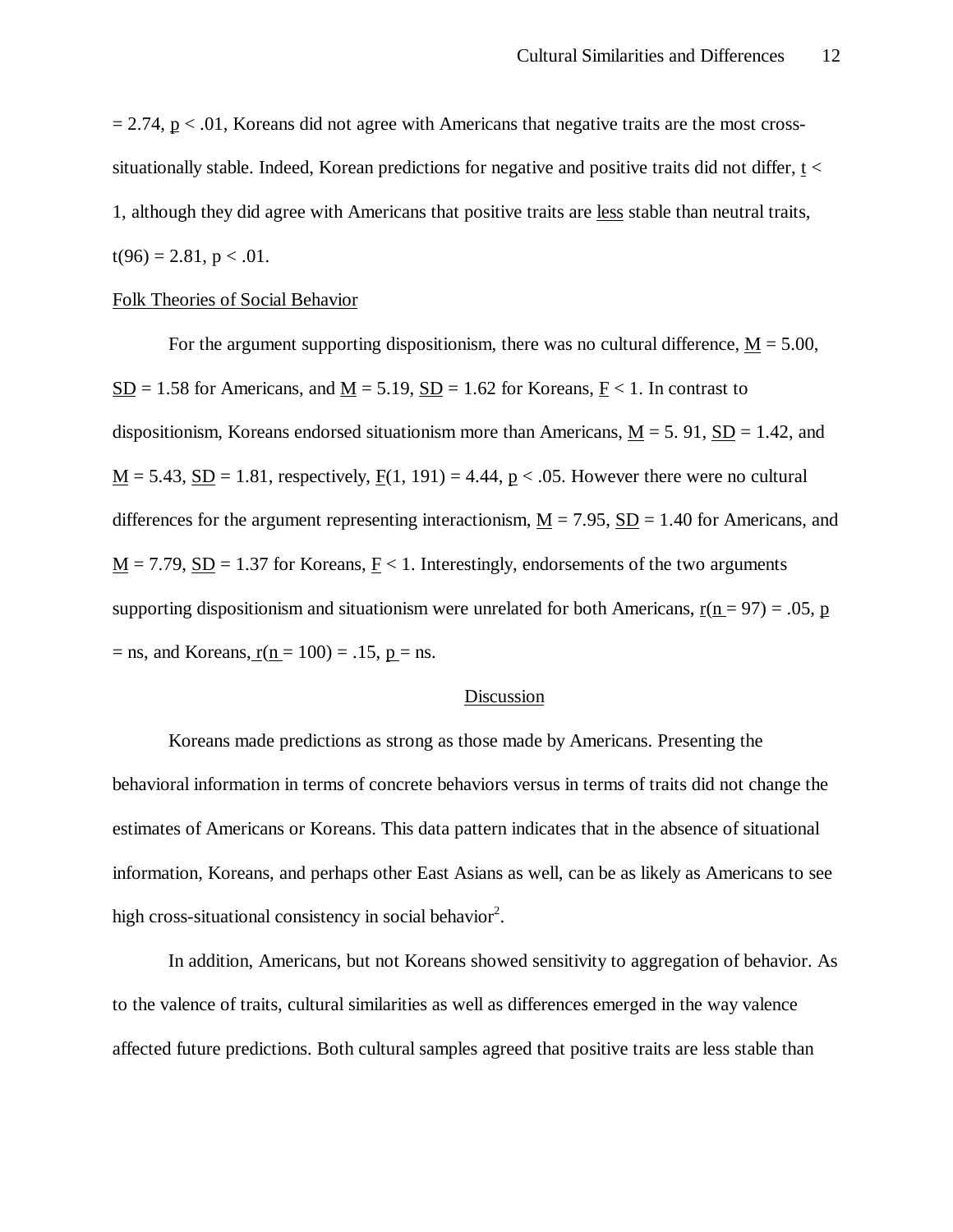(less positive) neutral traits. However only Americans thought that positive traits are less stable than negative traits, a result consistent with past research (Gidron, Koehler, & Tversky, 1993).

Moving on to lay theories of social behavior, Americans and Koreans endorsed dispositionism equally, whereas Koreans agreed with situationism more than did the Americans. These data reinforce the findings for predictions of behavior, indicating that East Asians and Westerners are equally willing to see social behavior through the lens of dispositions when situational information is unavailable or non-salient. The data also show that the two cultures differ reliably in the extent to which situational causes of behavior are highlighted. Finally, it is interesting to note that no cultural differences were found in participants' agreement with the interactionist argument. This is despite evidence that East Asian cultures endorse a contextualist folk psychology, such that behavior is seen as the outcome of complex interactions between the person and the situation (Choi et al., 1999). It is also interesting to note that, of the three arguments, the interactionist argument drew the highest agreement ratings on the part of all participants. Thus, both Westerners and Easterners seem to be strong believers in an interactionist view of social behavior.

#### Study 2

Study 1 demonstrated that Koreans think as dispositionally as Americans in the absence of situational information. These findings support the possibility that the East-West cultural difference in social inference is not to be found in sheer tendency to apply dispositional constructs. The difference thus is more likely to be due to differential sensitivity to salient situational constraints. There are at least two contexts under which this cultural difference could emerge in social prediction.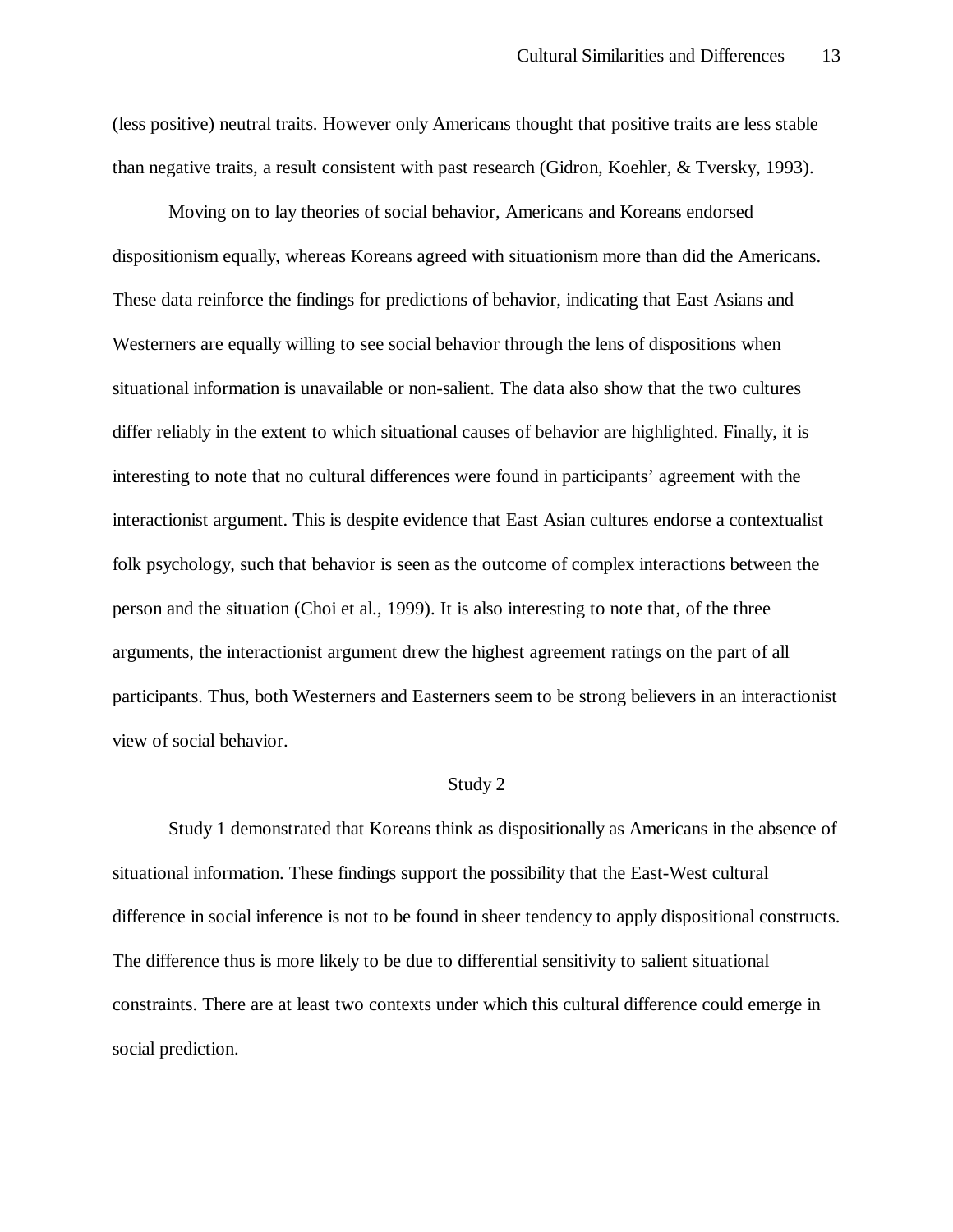One possible condition is to have participants make aggregate predictions, rather than singular predictions. Aggregate prediction involves predicting the behaviors of a group of people in a given situation, rather than the behavior of a single individual in a given situation (e.g., how likely is it that a group of people will be talkative at a party?) In making an aggregate prediction, participants cannot use a dispositional theory of behavior; they have to rely exclusively on their situational theories to make a meaningful prediction. If the source of the East-West cultural difference lies in situationism, then a cultural difference should emerge in aggregate prediction.

A second context in which a cultural difference in situationism should lead to a cultural difference in predicting social behavior is when the situational information is so strong and attention-drawing that participants would be compelled to rely on it at least partly despite the availability of conflicting dispositional information. Tom may have been quiet at last month's party, but if we learn that in the next party all the guests know and like each other quite well, and you bring it to our attention that most people in this situation become talkative, then it should be hard to ignore this information in our prediction of Tom's behavior. We would expect East Asians to be more likely to apply situational information that is brought to their attention.

In Study 2, therefore, we wanted to achieve three things: First, we measured participants' aggregate predictions -- or base rate estimates -- in addition to single-case predictions. Second, participants received strong situational information, in addition to dispositional information. Third, we examined the extent to which making the situational information salient -- explicitly drawing the participants' attention to the situational information -- would make them more likely to use that information in behavioral prediction. We examined whether Koreans were more influenced by behavioral base-rates in making single-case predictions than Americans.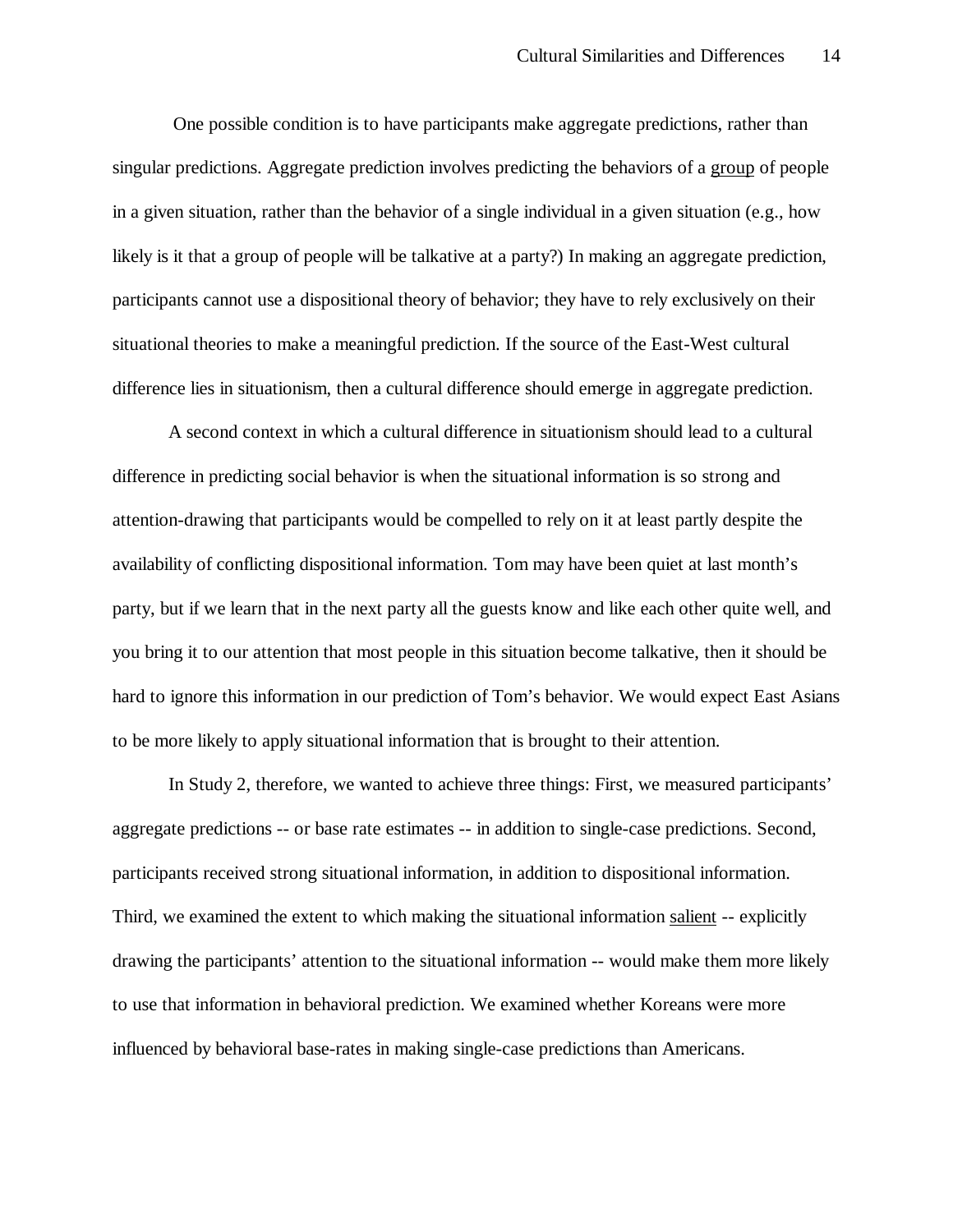The situational information was manipulated by asking participants to make behavioral predictions based on information either about a facilitating situation which made the traitconsistent behavior more likely to occur (for example, a talkative individual being in a party), or based on an inhibiting situation which made the trait-consistent behavior less likely to occur (for example, a talkative individual being at a church service).

We used a priming manipulation to enhance the salience of situational information. Unlike participants in the non-salient base rate condition, those in the salient base rate condition were asked to make aggregate predictions before answering the single-case prediction questions. We anticipated that answering aggregate predictions (e.g., "how many people, out of 100, would do this behavior in this particular situation?") before making predictions about the behavior of a single individual would draw participants' attention to the importance of the situation in influencing the behavior of the target in the single-case prediction task. Thus, the measurement of one dependent variable (the aggregate prediction task) also served as a salience manipulation for the other dependent variable (the single-case prediction task).

### Method

#### **Participants**

Fifty-eight individuals participated in Study 2: thirty-two students recently arrived from Korea who were learning English at the University of Michigan for the summer period (17 men, 15 women, age M = 22), and 26 American students (25 European-American, 1 African-American, 11 men, 15 women, age  $M = 21$ ) recruited from among undergraduates at the university. All participants were paid \$10 for their participation in the study.

### **Instructions**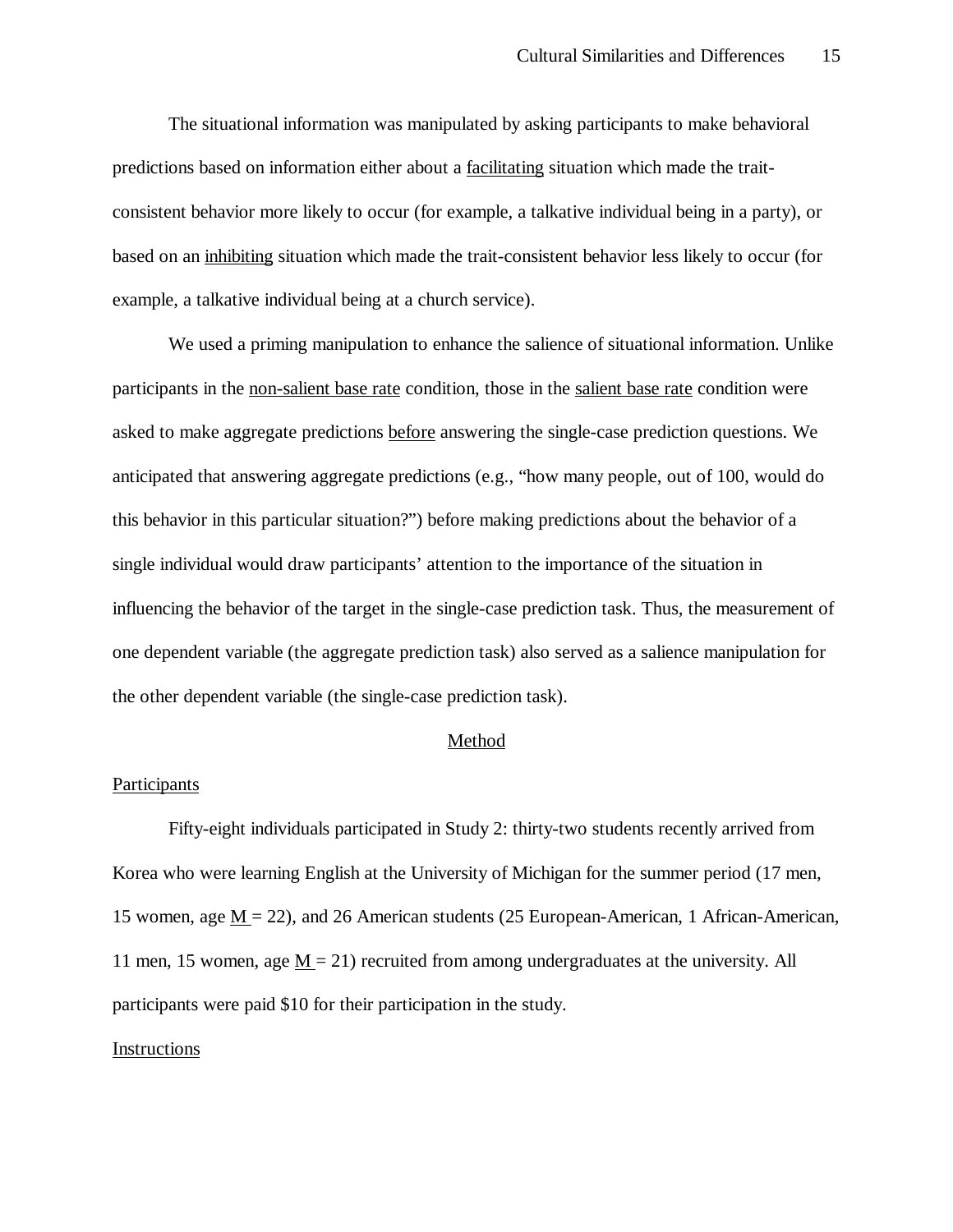Participants received a six-page questionnaire. For Korean participants, the questionnaire was translated and back-translated (Brislin, 1970) by two bilingual Korean graduate students. In the Korean version of the questionnaire, we used common Korean names to replace the English names, and Korean equivalents of American cultural items. As in the previous studies, participants were asked to make predictions about the future behavior of a target individual, using the same six behavioral scenarios. Unlike the previous study, however, participants were asked only about one actor who behaved in a trait-consistent manner<sup>3</sup>.

### Situational Information Manipulation

Half of the participants received situational information that would facilitate the behavior, and the other half received situational information that would inhibit the behavior. The following is the scenario for "helpful" in the inhibiting condition:

You just met a new neighbor, Jim. As you and Jim are taking a walk in the neighborhood, a well-dressed man approaches Jim and explains that his car is broken down and he needs to call a mechanic. Then with a somewhat embarrassed voice the man asks Jim for a quarter to make the phone call. You find that Jim searches his pocket and after finding a quarter, gives it to the man. On another day Jim is walking towards the bus stop to catch the bus to work. As he is walking, a teenager carrying some books approaches Jim and politely asks him if he can borrow a dollar for a bus ride, explaining that he forgot his wallet at home and needs to get a ride to school. Jim searches his pocket and discovers that he only has one dollar with him. He realizes that if he gives the dollar to the teenager, he will not be able to ride the bus himself and miss an important business meeting. Do you think Jim will give the dollar to the teenager?"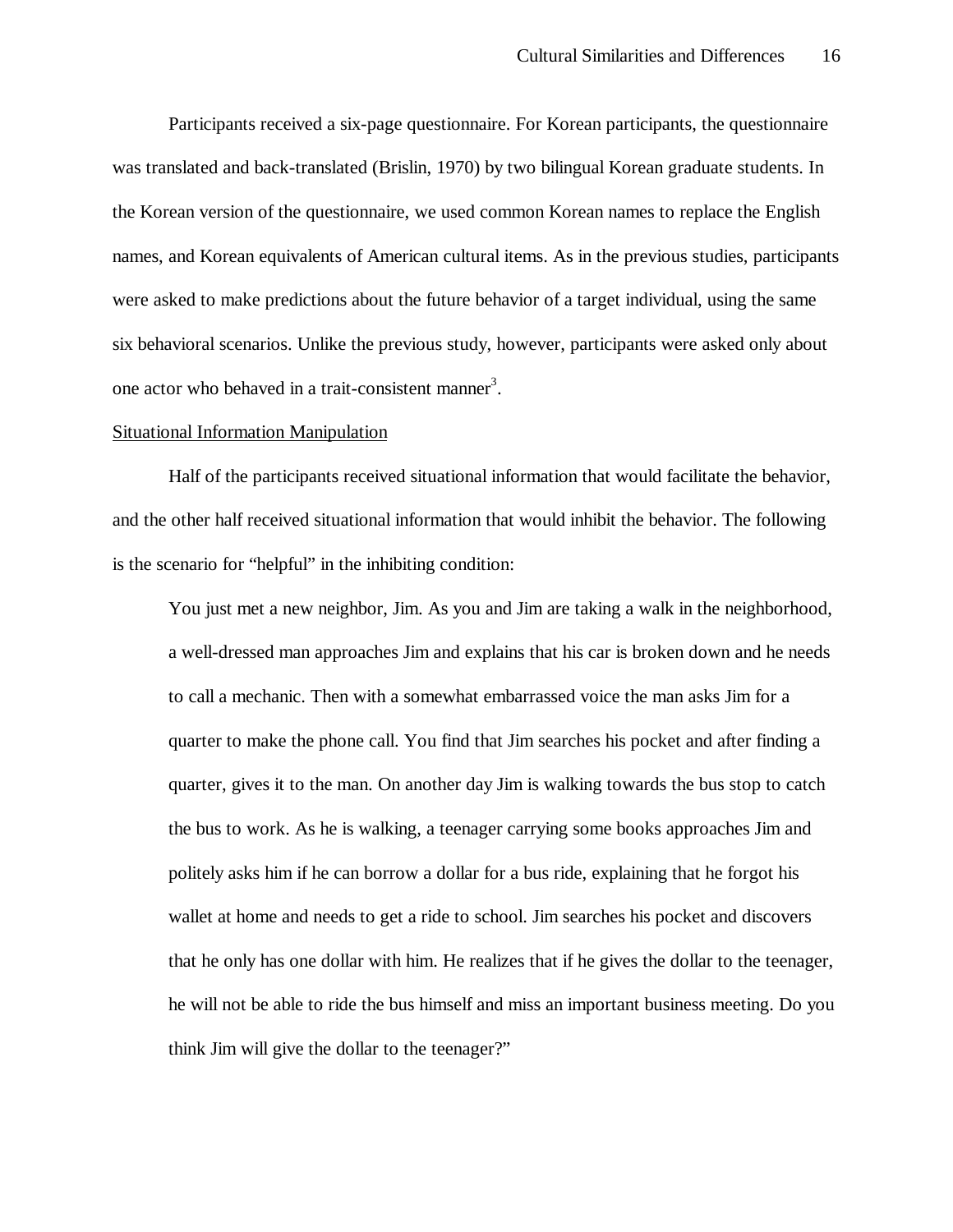As can be seen in the example above, the dispositional information was given in the first paragraph in the form of a behavior (giving a quarter for a phone call) implying a trait (helpful). The second part of the scenario introduces the situational information, in this case inhibiting information (being helpful would mean missing an important business meeting for the actor).

The facilitating condition was identical to the inhibiting one, except that in the second part participants received facilitating information. Thus, instead of having only one dollar in his pocket, Jim "searches his pocket and discovers that he has several dollars with him, enough money to pay for his bus ride and for the teenager's." Furthermore, there was no mention of an important business meeting in the facilitating scenario.

#### Dependent Measures

For single-case predictions, participants read the following in the instructions: "Your answer can be any number between 0 and 100. Zero indicates that you are absolutely certain that the person will not do the behavior in the future. One hundred indicates that you are absolutely certain that the person will do that behavior in the future."

For the aggregate prediction task, participants were instructed to estimate what proportion of 100 randomly selected individuals would do each behavior in the situation being described. The aggregate prediction scenarios were identical to the single-case prediction scenarios, except that the dispositional information was removed: participants read only the second part of the prediction scenarios containing the situational information (inhibiting versus facilitating). Thus, participants in the salient base rate condition first made aggregate predictions (i.e., generated base rate estimates) for each situation, then read the dispositional and situational information about a single target person, and then predicted the target's behavior. Participants in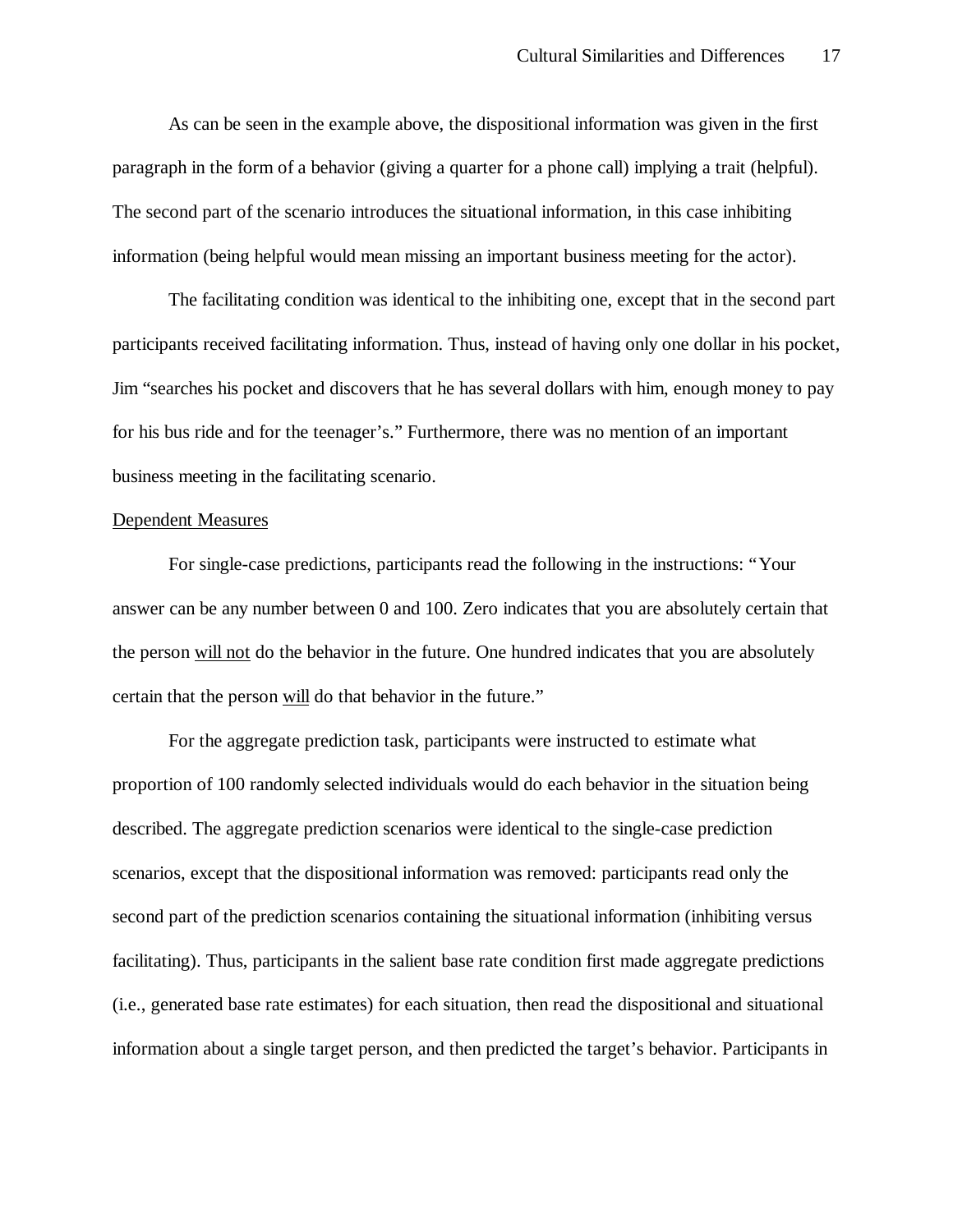the non-salient base rate condition first read dispositional and situational information about the target, predicted the target's future behavior, and then proceeded to make aggregate predictions. Design of Study

The design was 2 (cultural group: American versus Korean), by 2 (situational information: facilitating versus inhibiting), by 2 (salience: aggregate predictions before vs. after single-case predictions), all between-subjects conditions.

# Results

Aggregate predictions and singular predictions were averaged across the six scenarios to produce a single average aggregate prediction score and a single average single-case prediction score for each participant, with respective internal reliability coefficients of  $\alpha = .83$  and  $\alpha = .88$ . Aggregate Predictions

Figure 1 shows the aggregate predictions. A 2 (cultural group: American versus Korean), by 2 (situational information: facilitating versus inhibiting), by 2 (aggregate predictions before vs. after single-case predictions) between-subjects ANOVA on aggregate predictions revealed a large main effect of situational information, such that inhibiting situations received lower aggregate predictions compared to facilitating situations,  $F(1, 50) = 408.40$ ,  $p < .001$ . As expected, a culture by situational information interaction emerged, such that Korean aggregate predictions were more responsive to the situational information than American predictions,  $F(1, 50) = 7.71$ ,  $p < .01$ ; Korean predictions were higher when the situation was facilitating, and lower when the situation was inhibiting.

#### Single-Case Predictions

Figure 2 shows the single-case predictions for each cultural group. A culture (American vs. Korean) by situational information (facilitating vs. inhibiting) by salience (salient base rate vs.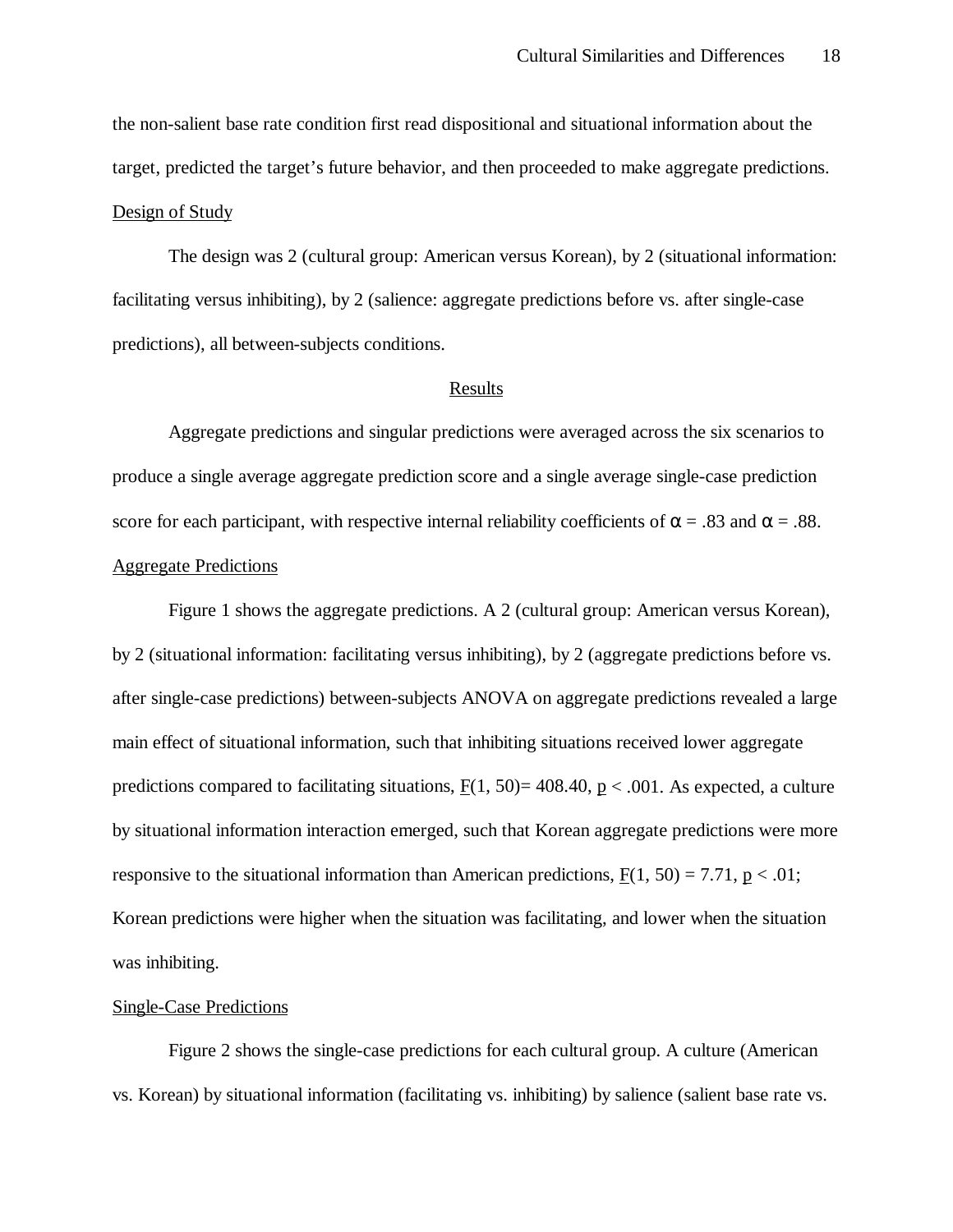non-salient base rate) ANOVA conducted on the single-case predictions again revealed a large main effect of situational information, with inhibiting scenarios receiving lower prediction estimates compared to facilitating scenarios,  $F(1, 50) = 256.46$ , p < .001, M = 30.08 and M = 78.07. Also, a situational information by salience interaction was observed,  $F(1, 50) = 10.93$ ,  $p <$ .005. However, this two-way interaction will not be discussed further because a three-way interaction between culture, situational information, and salience of situational information emerged,  $F(1, 50) = 4.60$ , p < .05. This finding indicates that Koreans were more likely than Americans to apply situational information to predict the behavior of the target individual -- but only when the situational information was made salient by having participants make aggregate predictions before making single-case predictions. There were no differences between American and Korean predictions when base rate predictions came after.

The cultural difference in sensitivity to situational constraints is especially apparent when the situational salience manipulation is considered for each cultural group. For Koreans, singlecase predictions in the salient base rate condition were more responsive to the base rates than the predictions in the non-salient base rate condition,  $t(50) = 3.50$ ,  $p < .005$  for facilitating situations, and  $t(50) = 2.01$ , p < .05 for inhibiting situations. In contrast, American predictions were not affected at all by the salience manipulation,  $t < 1$  for both facilitating and inhibiting situations. Cultural Difference in Single-case Prediction or in Conversational Logic?

We now consider an alternative conversational logic or experimental demand interpretation for the cultural difference in the single-case predictions. Asking people to make aggregate predictions before making single-case judgments may have created a conversational implicature, or an experimental demand, to use the outcome of the prior judgment in the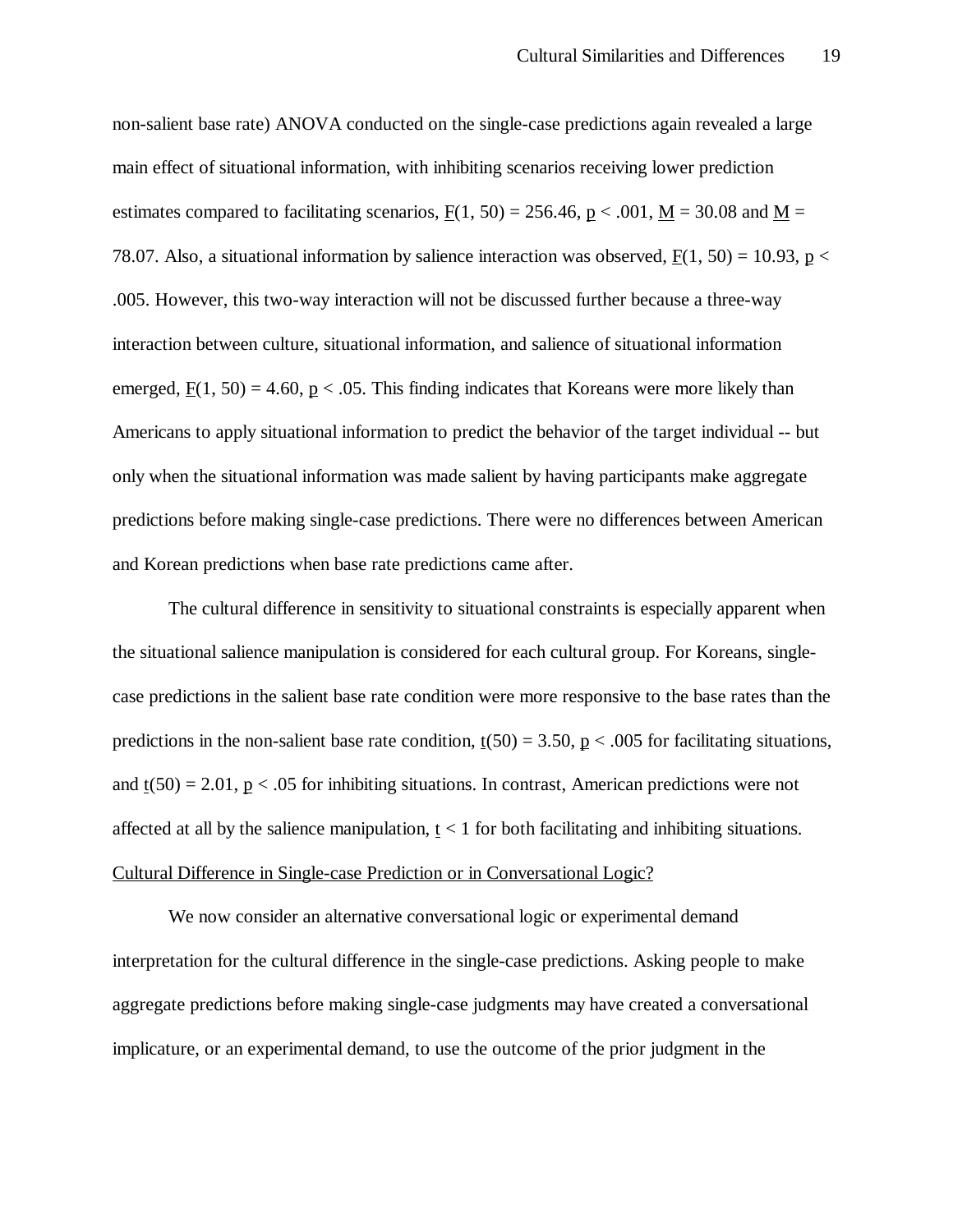subsequent one. Moreover, if Easterners are more attuned to social cues from other people, they might be especially sensitive to informational cues provided by the researcher.

Despite the plausibility of this argument, there is no reported evidence indicating that Easterners are actually more responsive to experimental cues than are Westerners. In fact, there is some evidence that Easterners can be less responsive to experimental instructions than Westerners (e.g., Choi & Nisbett, 1998, Study 2). Nevertheless, if Easterners were more sensitive to experimental cues in this study, they would be expected to use the base-rate information in the subsequent single-case predictions more than Westerners.

According to this interpretation, then, Koreans may have been more compelled to use any prior information that preceded a task, rather than being more compelled to apply situational information per se. This alternative interpretation can be tested in the condition when the singlecase judgment preceded the aggregate judgment. This interpretation predicts that Koreans should have been more compelled to apply the dispositional information (contained in the single-case prediction task, e.g., a helpful behavior) to the subsequent aggregate judgment. That is, Koreans should have used the individual helpful act (in single-case prediction) more to estimate higher rates of helpfulness by a group of 100 individuals (in aggregate prediction), for both the facilitating and inhibiting scenarios.

However this was not the case. There was no main effect of order of the two tasks on aggregate predictions,  $F(1, 50) = 1.40$ ,  $p = ns$ , and most importantly, no 2-way interaction between culture and order,  $F(1, 50) = 1.12$ ,  $p = ns$ , nor a 3-way interaction between culture, type of situational information, and order,  $F < 1$ . Exposure to the dispositional information in the single-case prediction task affected neither Americans' nor Koreans' subsequent aggregate predictions. Thus, there is some evidence that the Koreans' greater use of self-generated base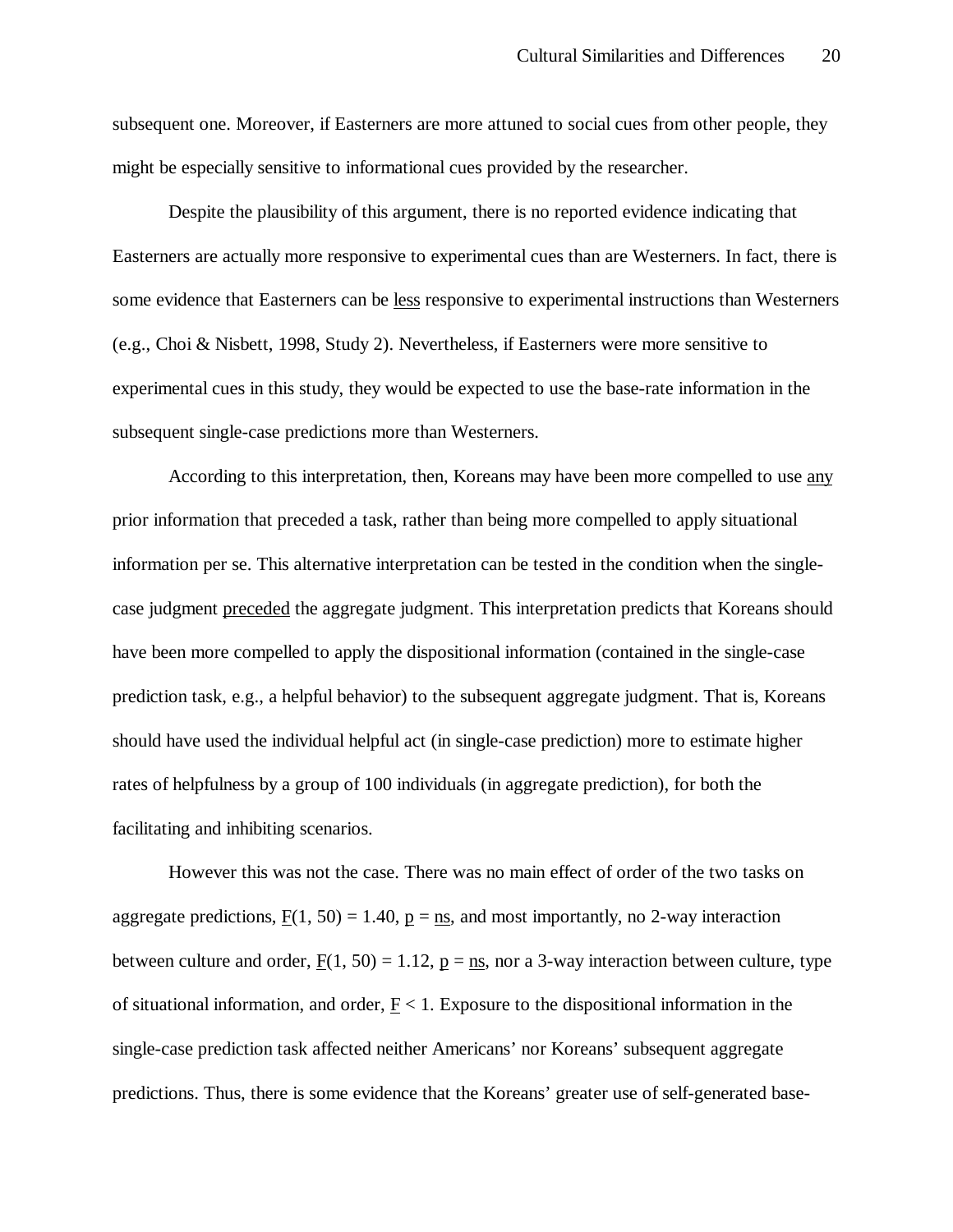rates in single-case prediction was not due to a general tendency to make greater use of any preceding information presented by the experimenter. Rather, it was due to a greater Korean tendency to use specifically situational information, in social judgment.

### **Discussion**

The main effect of situational information on aggregate predictions as well as on singlecase predictions indicates that both American and Korean participants can be sensitive to sharp variations in situational information. The interesting finding, however, is that Korean aggregate predictions were more sensitive to base rates than those of Americans.

As for the single-case predictions, when dispositional theories were countered by salient situational information, Korean participants were more likely than Americans to apply their situationist beliefs in predicting social behavior. Furthermore, increasing the salience of situational base rates influenced Korean predictions in the expected manner, but had no effect on American predictions. This pattern reinforces recent findings obtained by Choi and Nisbett (1998) and Kitayama and Masuda (2000) in the Jones and Harris (1967) attitude attribution paradigm. When situational constraints were made salient to the participants, Koreans and Japanese corrected their correspondent inferences. The same situational salience manipulation had no effect on American attributions (Choi & Nisbett, 1998; Snyder & Jones, 1974; But see Newman & Ruble, 1992, for evidence that American children correct their correspondence inferences when situational constraints are salient).

### Study 3

Study 3 was conducted to replicate and further extend the findings of Study 1. Participants read again the three arguments of Study 1 and expressed their degree of agreement with them. Furthermore we examined the possibility that the nature of the dispositional theories held by the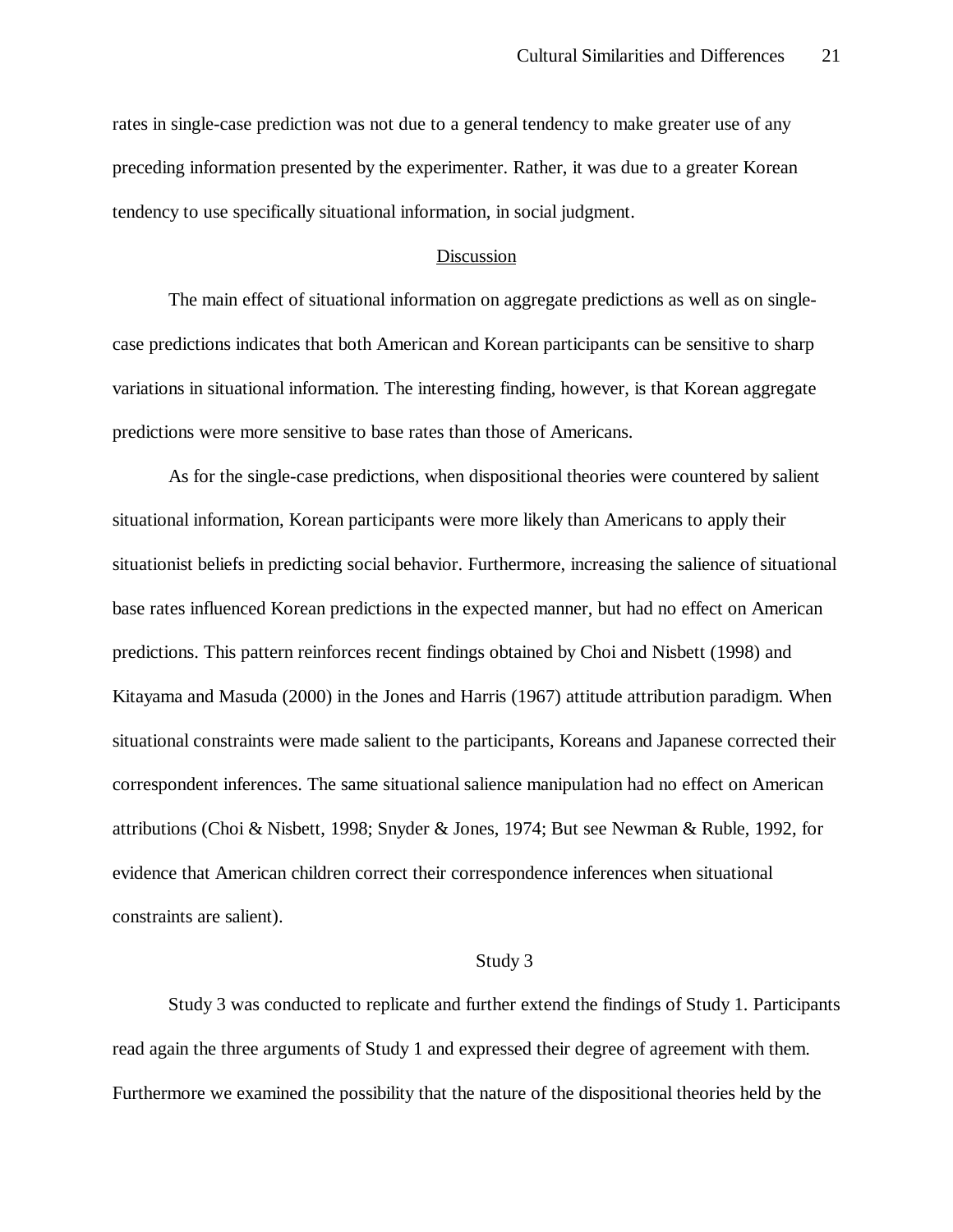two cultures is different, even if Easterners and Westerners are both likely to engage in dispositional inference. The coexistence of situationism and dispositionism in Eastern folk psychology should lead Easterners to have theories indicating that dispositions are more malleable and more likely to incorporate situational variability than are theories of Westerners. Thus, Western dispositionism might be analogous to what Dweck and her colleagues call "entity theory" whereas East Asian dispositionism may be more like "incremental theory" (Dweck, Hong, & Chiu, 1993). Both theories are about dispositions but they differ regarding their malleability. Entity theorists believe that dispositions such as personality, intelligence, and moral character are fixed and that people cannot change them at will. In contrast, incremental theorists believe that dispositions are flexible and malleable. Dweck and her colleagues demonstrate that social judgment differs deepending on the implicit theory a person has. Compared to entity theorists, incremental theorists make trait inferences that are more specific (in that they do not endorse global traits), more provisional (in that they are responsive to contradictory information), and more conditional (in that they expect change with changed circumstances).

To explore the possibility that East Asians are indeed more like incremental theorists whereas Americans are more like entity theorists, Study 3 measured implicit theory of personality (entity vs. incremental theory). In addition, we measured again endorsement of lay theories of social behavior. We expected no difference in dispositionist theory of behavior, and a cultural divergence in situationist and possibly interactionist theories of behavior.

### Method

#### Participants

Korean students at So-Gang University ( $N = 120$ ), Korea, and American students at the University of Michigan ( $N = 121$ ) took part in the study for introductory psychology class credit.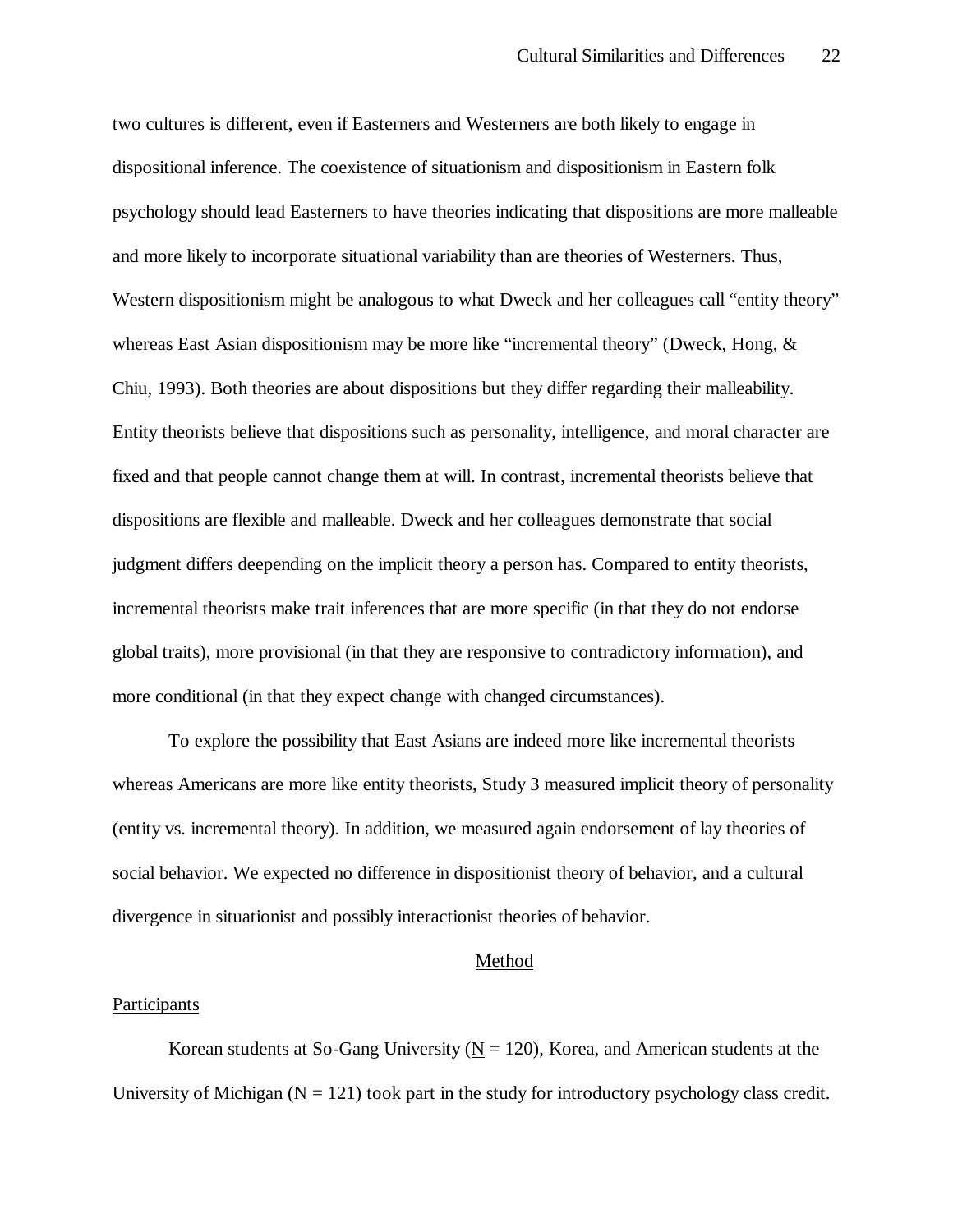### Procedure

For Korean participants, all materials were translated into Korean using the backtranslation method (Brislin, 1970). Participants were given a booklet containing the same three arguments of Study 3 reflecting dispositionism, situationism, and interactionism (see Table 2). They were asked to express their opinion about each argument on a 9-point scale from 1 (strongly disagree) to 9 (strongly agree).

Participants then read four statements devised by Erdley and Dweck (1993) intended to measure implicit theory of personality. They were asked to express their agreement with each statement on a 6-point scale from 1 (strongly agree) to 6 (strongly disagree). The four statements can be seen in Table 3. Because incremental theory of personality elicits socially desirable responding, endorsement of an incremental view of personality is measured in terms of disagreement with statements that reflect an entity theory of personality (Chiu, Hong, & Dweck, 1997). Extensive research supports the validity of this strategy. For example, when asked to justify their responses, people who disagree with entity theory provide explanations that are consistent with an incremental view of personality, and participants who are experimentally induced to think in a manner consistent with incremental theory exhibit behavior that is similar to those participants who disagree with entity statements (see Chiu et al., 1997 for a review of the literature validating the measurement of incremental theory in terms of disagreement with entity theory). Thus, greater disagreement with these "entity" statements indicates greater endorsement of incremental theory of personality, although incremental theory is not measured directly in this study.

### Results

### Folk Theories of Social Behavior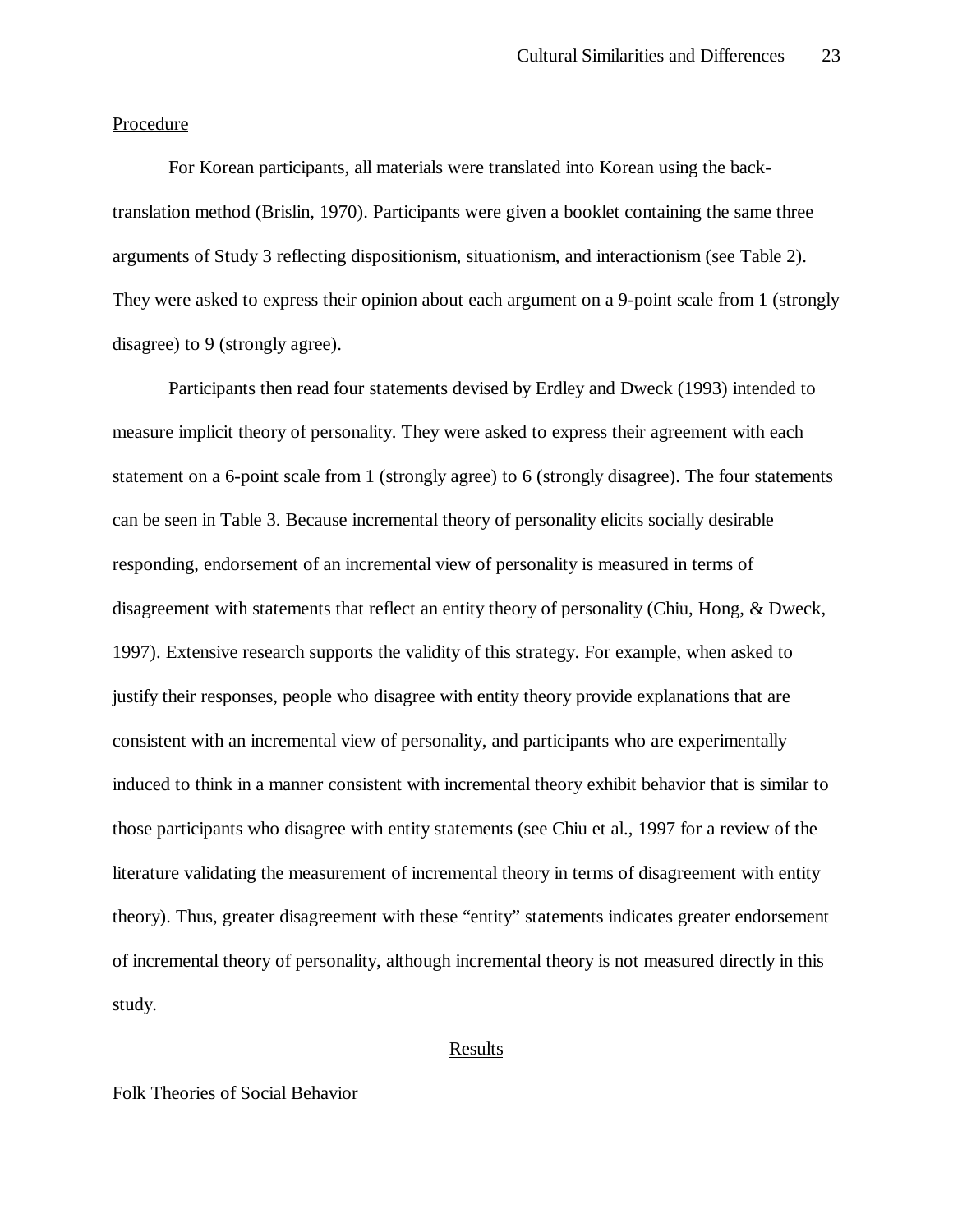For the argument supporting dispositionism, there was no cultural difference,  $M = 4.59$ ,  $S<sub>D</sub>$  = 1.79 for Americans, and <u>M</u> = 4.82,  $S<sub>D</sub>$  = 1.79 for Koreans,  $F<sub>1</sub>$ . However, Korean participants agreed with the argument representing situationism more than American participants did,  $\underline{M} = 5.27$ ,  $\underline{SD} = 1.46$ , and  $\underline{M} = 4.67$ ,  $\underline{SD} = 1.62$ , respectively,  $\underline{F}$  (1, 240) = 8.47,  $\underline{p}$  < .005. Unlike in Study 3, the same cultural difference this time emerged also for the argument representing interactionism,  $\underline{M} = 7.32$ ,  $\underline{SD} = 2.01$  for Americans, and  $\underline{M} = 7.99$ ,  $\underline{SD} = .98$  for Koreans,  $\underline{F}(1, 240) = 10.63$ ,  $\underline{p} < .001$ .

### Folk Theories of Personality

We averaged participants' ratings of the four arguments and compared the two cultures ( $\alpha$ ) = .91 and .92 for Americans and for Koreans, respectively). As expected, Koreans disagreed with entity theory more than Americans did ( $M = 3.87$ , SD = 1.21 for Koreans, and  $M = 3.27$ , SD = 1.14 for Americans),  $F(1, 240) = 15.60$ ,  $p < .001$ . Indeed, as can be seen in Table 3, Koreans disagreed with all four statements more than Americans did.

### Discussion

The data on lay theory of social behavior in this study support our findings in the previous studies: East Asians and Westerners differed reliably in situationism, but not in dispositionism. We also found that East Asians endorsed interactionism more than Americans did. This, we believe, is also a reflection of East Asians' greater sensitivity to situational influence. Thus, participants' theory of social behavior converges on the behavioral prediction data reported in Study 1. Interestingly, the interactionist argument again drew the highest rate of endorsement, indicating that it is the theory that both cultures endorse the most.

The findings on lay theory of personality indicate that personality theories in East and West differ in an important way: Easterners believe in the malleability of dispositions more than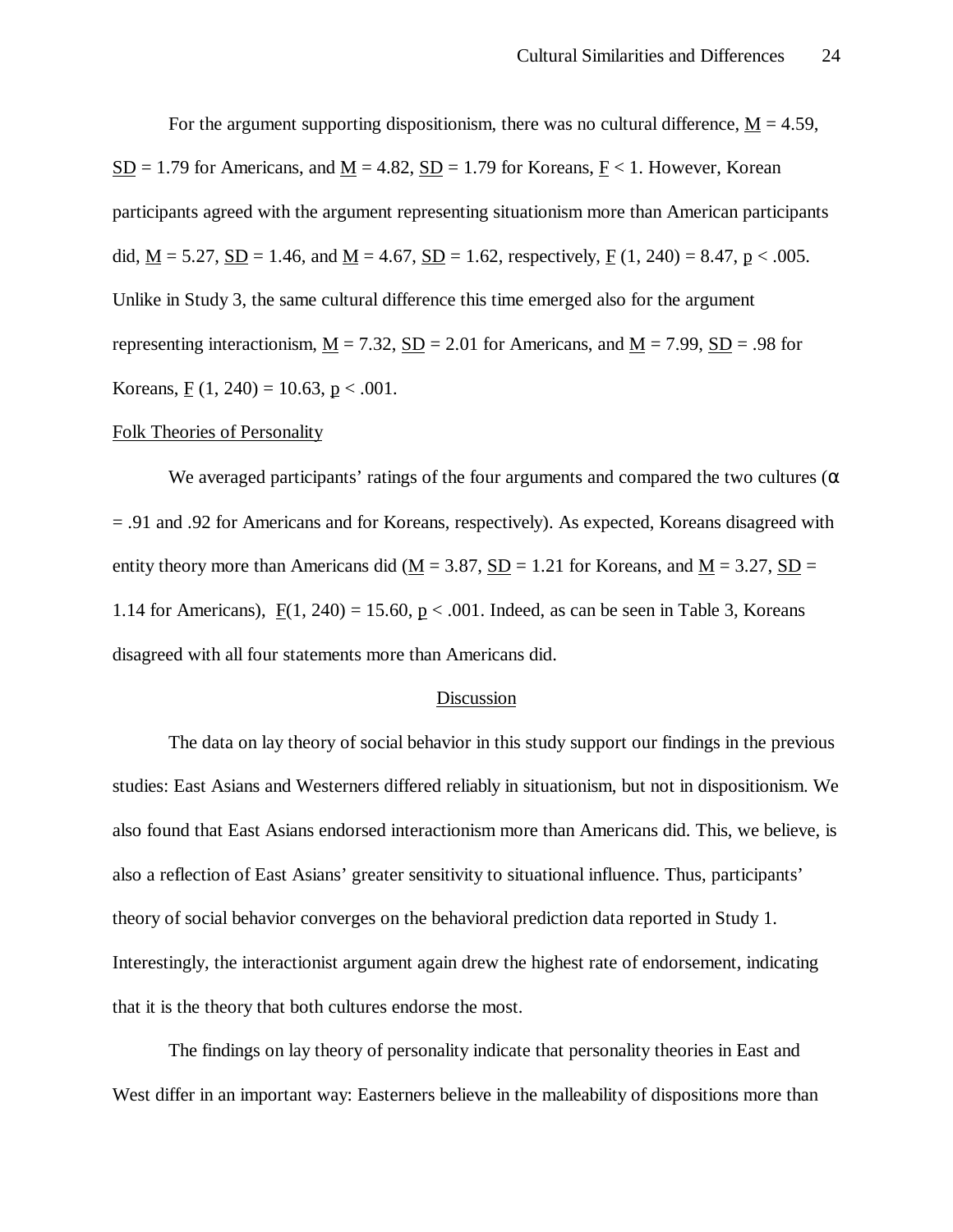Americans do. Thus, Korean participants' thinking was more like that of incremental theorists of personality whereas American participants' thinking was more like that of entity theorists.

### General Discussion

Study 1 showed that when situational information was absent, Koreans and Americans drew the same dispositional inferences about an actor's behavior, and thus predicted equally high behavioral consistency across situations. In Study 2, Koreans made predictions about aggregate behavior that were more influenced by situational information than those of Americans. Also, when predicting the behavior of a single individual, highly accessible situational information affected Korean but not American predictions. Finally, whereas Koreans and Americans were equally likely to endorse a dispositionist theory of behavior, Koreans agreed with a situationist theory more (Studies 1  $\&$  3).

The present research indicates that cultural differences in social inference is not confined to causal explanation and attitude attribution, but operates for predictions of behavior and lay theories of behavior as well. Thus, cultural differences in social inference permeate a broad range of inferential practices. However, cultural variation in social inference is context-sensitive. It is robust under conditions when situational information is highly accessible, and decreases and may disappear entirely to the extent that situational information is relatively difficult to apply.

Even though East Asians are willing to infer dispositions from behavior as much as Westerners, Eastern and Western dispositionism are not qualitatively identical. Easterners believe in the continuous shaping of personality traits by situational influences. This Eastern belief in the alterability of personality traits parallels the distinction between people who subscribe to "entity" theory vs. "incremental" theory of personality (e.g., Dweck et al., 1993). We provided preliminary evidence that Western dispositionism is like entity theory, in that it reflects the belief that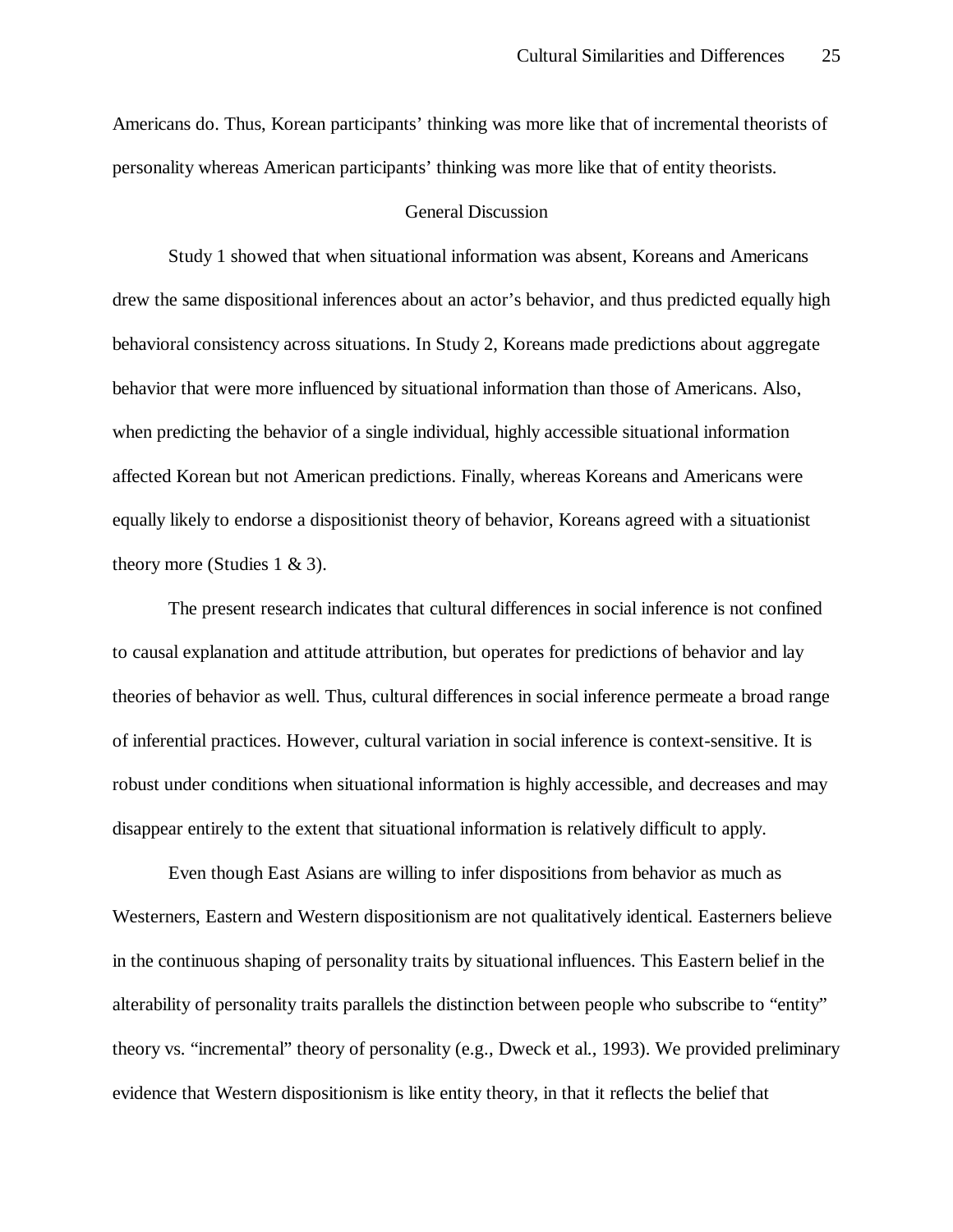personality traits are fixed. In contrast, Eastern dispositionism is more like incremental theory, in that it reflects the belief that personality traits are malleable (Study 3).

### Lay Dispositionism as Psychological Essentialism

Why should lay dispositionism be more resistant to cross-cultural variation than previously anticipated? A possible theoretical explanation may be that lay dispositionism is a form of psychological essentialism, a mode of thinking which consists of attributing a hidden essence or quality to a thing, which causes its observable as well as hidden properties (Atran, 1990; Gelman, 1992; Gelman & Hirschfeld, 1999). Essentialism has been observed in a number of diverse domains, notably in reasoning about animals and social groups in a large variety of cultures (Gelman & Hirschfeld, 1999). Gelman (1992) observes that folk biological and dispositional thinking are strikingly similar, raising the possibility that dispositionism is essentialism in the domain of folk psychology. Just as the "biological essence" of a zebra causes it to develop a striped fur and act like a zebra, an individual's personality, or "psychological essence" causes a person to think, feel, and behave in particular ways.

It is likely that both Easterners and Westerners essentialize personality relative to other domains that do not support essentialistic reasoning, such as artifacts. Future research can establish the relative strength of essentialism in personality theories across cultures. Our data, indicating that Easterners view personality as more malleable than Westerners, suggests the possibility that cultures that endorse situationism may be less likely to essentialize personality.

### Cultural Variation in Social Inference

The evidence we presented suggests that what varies across cultures is the situational inference part of the attribution process, whereas dispositional inference is less susceptible to cultural variation. Our studies support other cross-cultural investigations, which have reported a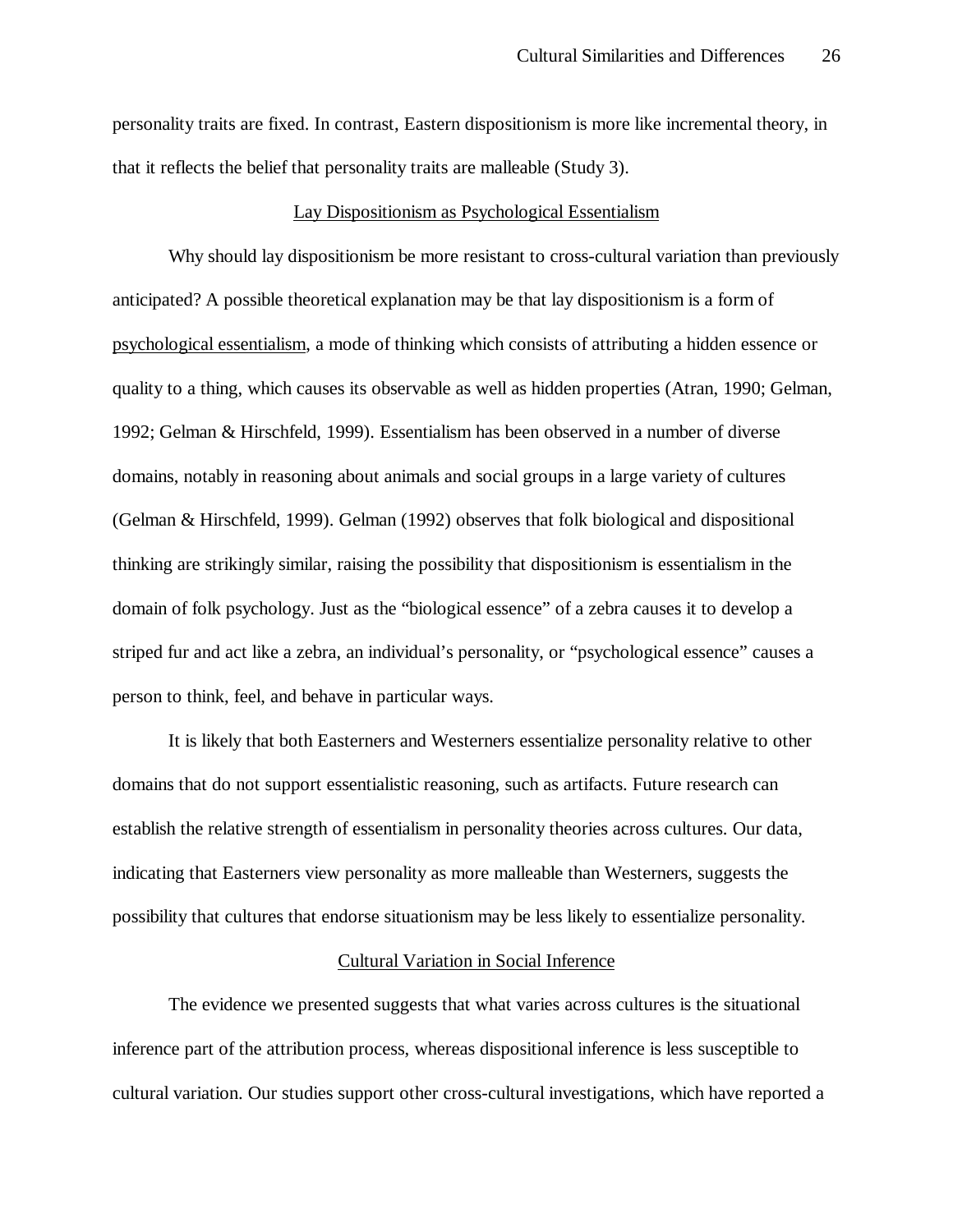similar pattern of findings. For example, in a Korean replication of the classic McArthur (1972) study, Cha and Nam (1985) found that Korean attributions relied substantially on consensus information, indicating greater East Asian sensitivity to situational information. However, Koreans did not differ from Americans in response to distinctiveness and consistency information. Thus, Koreans were as likely as Americans to use dispositional information.

Because East Asians are willing to apply their personality theories in social judgment when the situational information is absent or non-obvious, they can be as prone to the correspondence bias as Americans. This has been illustrated in recent cross-cultural replications of the correspondence bias in Jones and Harris' (1967) attitude attribution paradigm for Koreans (Choi & Nisbett, 1998), Japanese (Kitayama & Masuda, 2000), and Chinese (Krull et al., 1999). However, when Choi & Nisbett (1998), and Kitayama & Masuda (2000) made the situational constraints obvious to the participants, both Koreans and Japanese showed very little correspondence bias. The same manipulation had no effect on the correspondence bias for American samples (Choi & Nisbett, 1998; Snyder & Jones, 1974).

Finally, identifying the attributional source and boundary conditions of the cultural variation in social inference has implications for the psychology of cultural misunderstandings. The evidence suggests that when situational information about the other is absent, both cultures will attribute behavior to its corresponding disposition, thus no cultural misunderstanding will occur that reflect attributional differences. But when salient situational information is available to observers, cultural misunderstanding can emerge. In such situations, East Asians will be attuned to situational information to a greater extent than Westerners, and will be more likely to attribute the other's behavior to situational constraints. Research that illuminates these processes can tell us much about the social psychological roots of intercultural misunderstanding.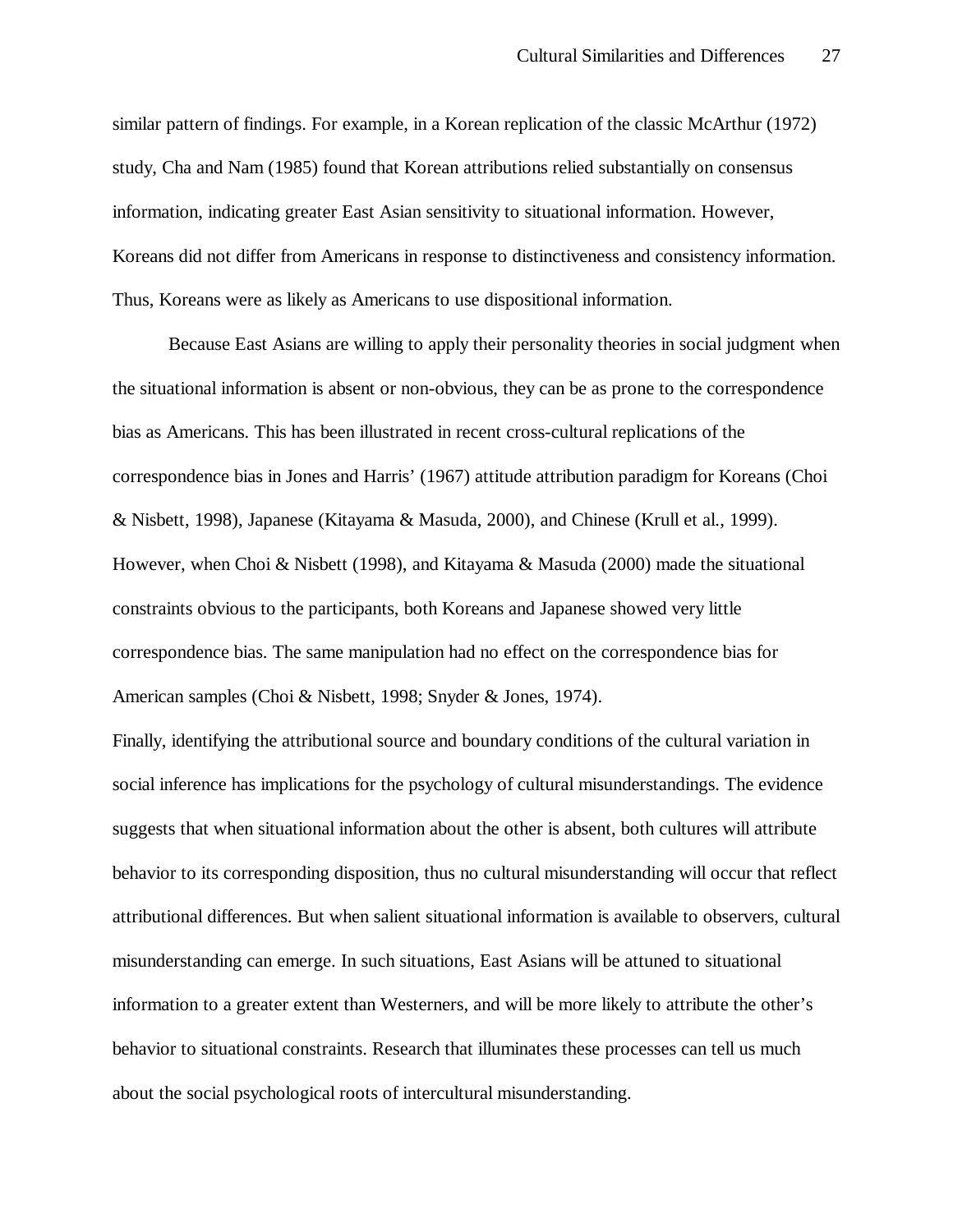#### References

Atran, S. (1990). Cognitive foundations of natural history. New York: Cambridge University Press.

Brislin, R. W. (1970). Back-translation for cross-cultural research. Journal of Cross-Cultural Psychology, 1, 185-216.

Cha, J. H., & Nam, K. D. (1985). A test of Kelley's cube theory of attribution: A crosscultural replication of McArthur's study. Korean Social Science Journal, 12, 151-180.

Chiu, C., Hong, Y., & Dweck, C. S. (1997). Lay dispositionism and implicit theories of personality. Journal of Personality and Social Psychology, 73, 19-30.

Choi, I., & Nisbett, R. E. (1998). Situational salience and cultural differences in the correspondence bias and the actor-observer bias. Personality and Social Psychology Bulletin, 24, 949-960.

Choi, I., Nisbett, R. E., & Norenzayan, A. (1998). Causal attribution across cultures: Variation and universality. Psychological Bulletin, 125, 47-63.

Dunning, D., Griffin, D. W., Milojkovic, J., & Ross, L. (1990). The overconfidence effect in social prediction. Journal of Personality and Social Psychology, 58, 588-581.

Dweck, C. S., Hong, Y., & Chiu, C. (1993). Implicit theories: Individual differences in the likelihood and meaning of dispositional inference. Personality and Social Psychology Bulletin, 19, 644-656.

Erdley, C. A., & Dweck, C. S. (1993). Children's implicit personality theories as predictors of their social judgments. Child Development, 64, 863-878.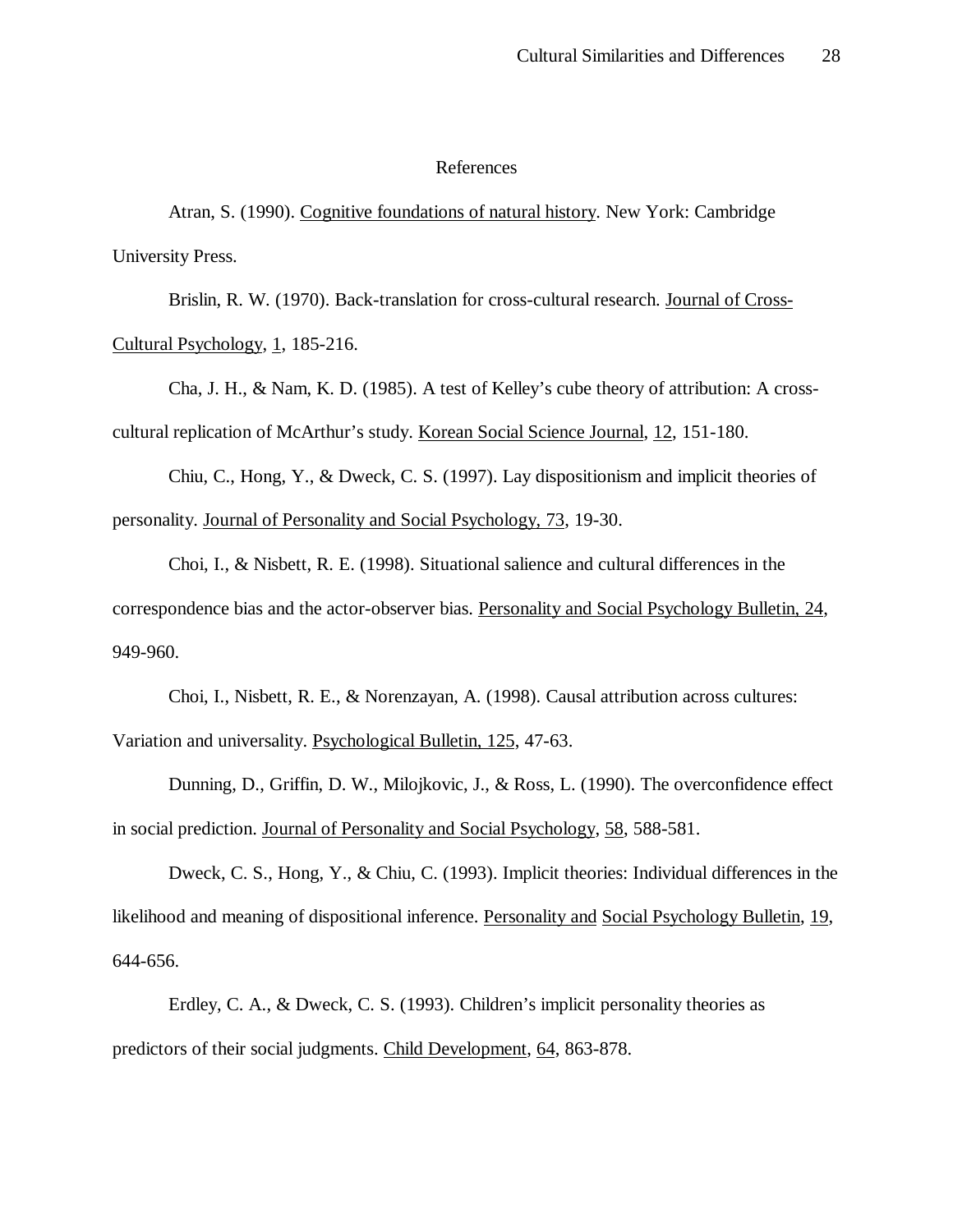Fiske, A. P., Kitayama, S., Markus, H. R., & Nisbett, R. E. (1998). The cultural matrix of

social psychology. In D. T. Gilbert, S. T. Fiske, & G. Lindzey (Eds.), Handbook of Social

Psychology, 4th Edition (pp. 915-981). New York: McGraw-Hill.

Gelman, S. A. (1992). Children's conception of personality traits -- Commentary. Human Development, 35, 280-285.

Gelman, S. A., & Hirschfeld, L. (1999). How biological is essentialism? In D. A. Medin &

S. Atran (Eds.), Folkbiology (pp. 403-446). Cambridge, MA: MIT Press.

Gidron, D., Koehler, D. J., & Tversky, A (1993). Implicit quantification of personality traits. Personality & Social Psychology Bulletin, 19, 594-604.

Gilbert, D. T., & Malone, P. S. (1995). The correspondence bias. Psychological Bulletin, 117, 21-38.

Heider, F. (1958). The psychology of interpersonal relations. New York: Wiley. Hirschfeld, L. A. (1995). Anthropology, psychology, and the meanings of social causality.

In D. Sperber, D. Premack, & A. Premack, Causal cognition: A multidisciplinary debate (pp. 313-

350). Oxford: Oxford University Press.

Jones, E. E. (1979). The rocky road from acts to dispositions. American Psychologist, 3, 107-117.

Jones, E. E., & Harris, V. A. (1967). The attribution of attitudes. Journal of Experimental Social Psychology, 3, 1-24.

Kashima, Y., Siegal, M., Tanaka, K., & Kashima, E. S. (1992). Do people believe behaviors are consistent with attitudes? Towards a cultural psychology of attribution processes. British Journal of Social Psychology, 31, 111-124.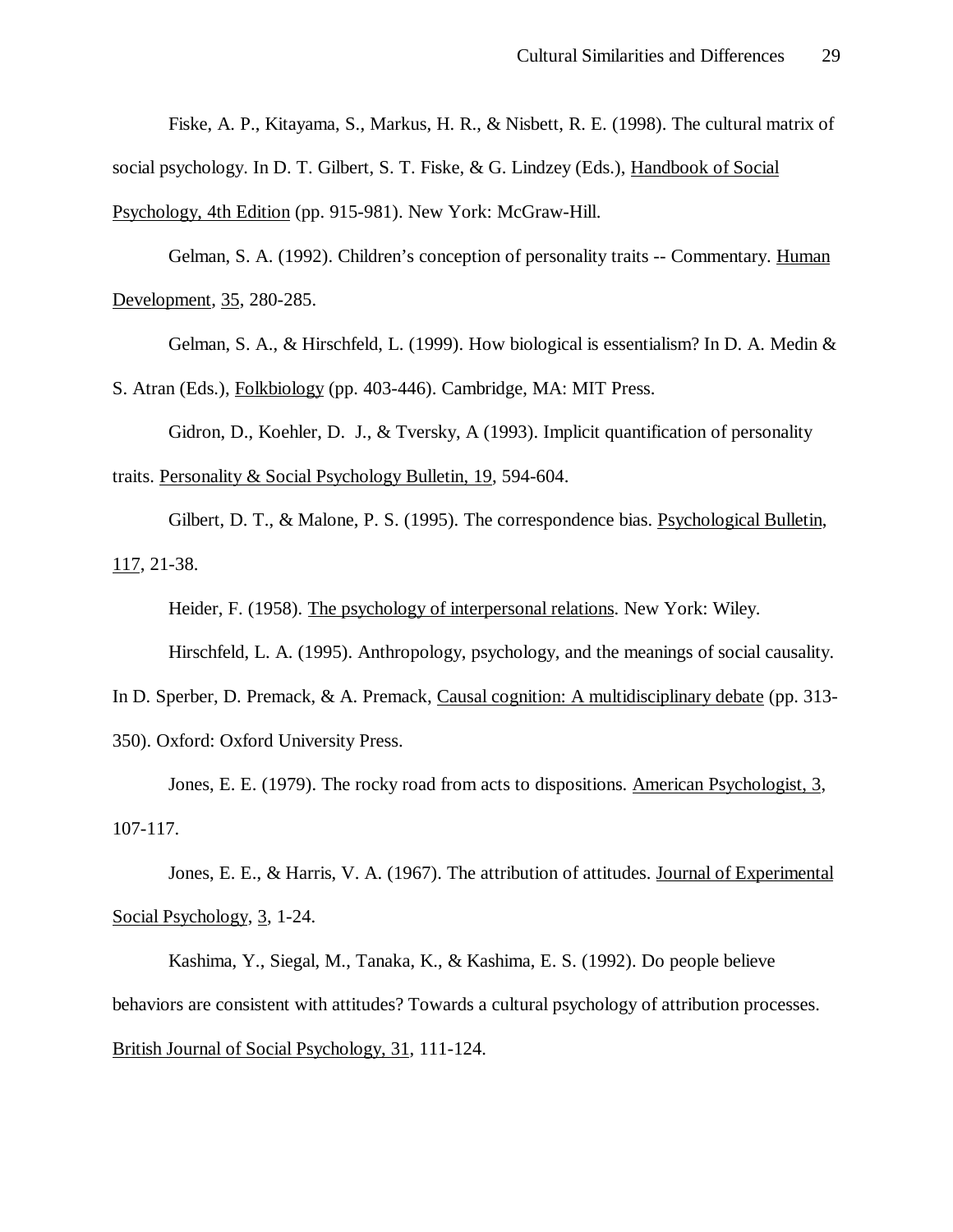Kitayama, S., & Masuda, T. (2000). Cultural psychology of social inference: The correspondence bias in Japan. Unpublished manuscript. Kyoto University.

Krull, D. S. (1993). Does the grist change the mill? The effect of the perceiver's inferential goal on the process of social inference. Personality and Social Psychology Bulletin, 19, 340-348.

Krull, D. S., Loy, M. H., Lin, J., Wang, C., Chen, S., & Zhao, X. (1999). The

fundamental fundamental attribution error: Correspondence bias in individualist and collectivist cultures. Personality and Social Psychology Bulletin, 25, 1208-1219.

Kunda, Z., & Nisbett, R. E. (1986). The psychometrics of everyday life. Cognitive Psychology, 18, 195-224.

McArthur, L. Z. (1972). The how and what of why: Some determinants and consequences of causal attribution. Journal of Personality and Social Psychology, 13, 733-742.

McCrae, R. R., Costa, P. T., & Yik, S. M. (1996). Universal aspects of Chinese personality structure. In M. H. Bond (Ed.). The Handbook of Chinese Psychology (pp. 189-207). New York: Oxford University Press.

Newman, L. (1996). Trait impressions as heuristics for predicting future behavior.

Personality and Social Psychology Bulletin, 22, 395-411.

Newman, L., & Ruble, D. N. (1992). Do young children use the discounting principle? Journal of Experimental Social Psychology, 28, 572-593.

Norenzayan, A., Choi, I., & Nisbett, R. E. (1999). Eastern and Western perceptions of causality for social behavior: Lay theories about personalities and situations. In D. A. Prentice  $\&$ 

D. T. Miller (Eds.). Cultural divides (pp. 239-272). New York: Russel Sage Foundation.

Ross, L., & Nisbett, R. E. (1991). The Person and the Situation: Perspectives of Social Psychology. New York: McGraw-Hill.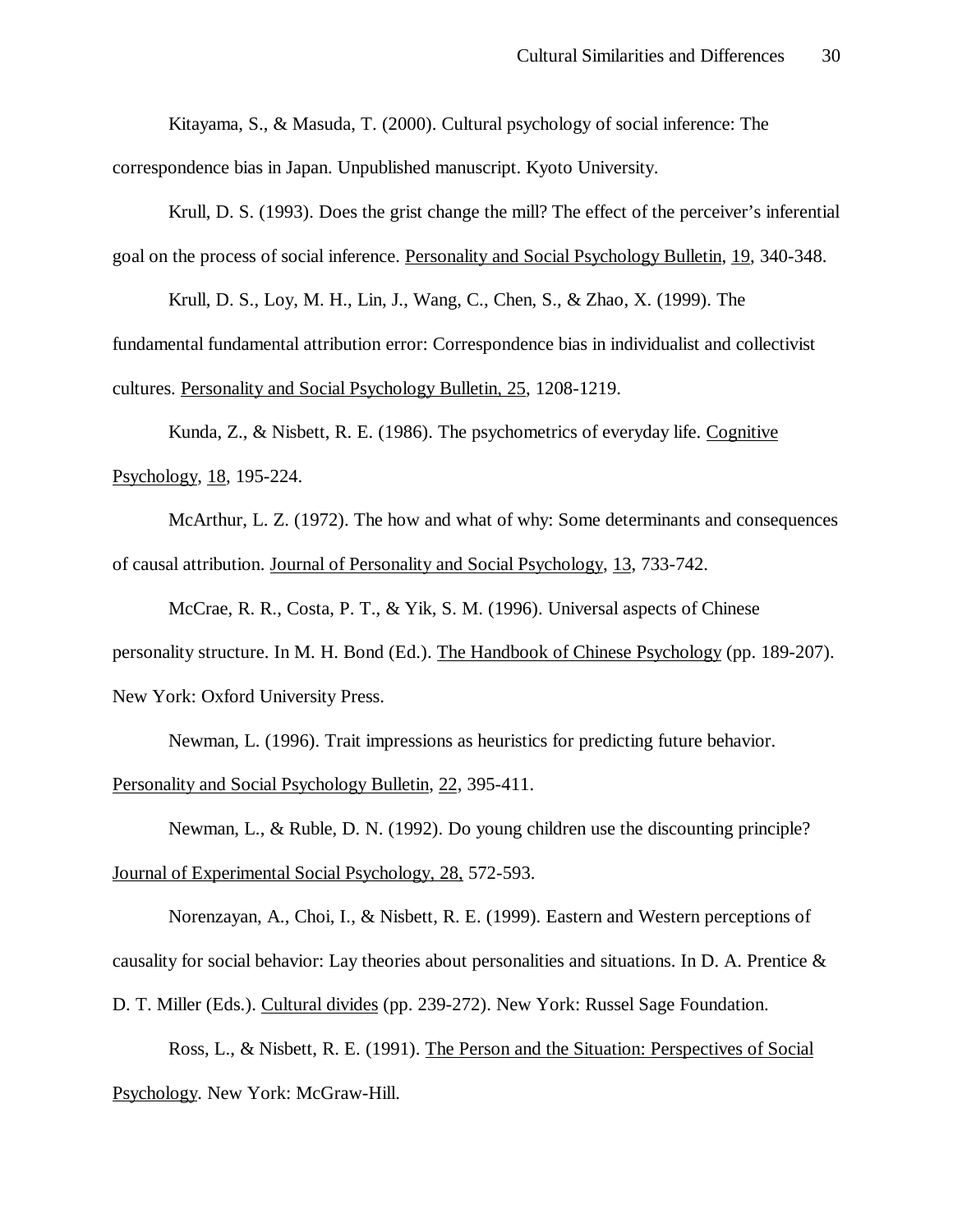Snyder, M., & Jones, E. E. (1974). Attitude attribution when behavior is constrained.

Journal of Experimental Social Psychology, 10, 585-600.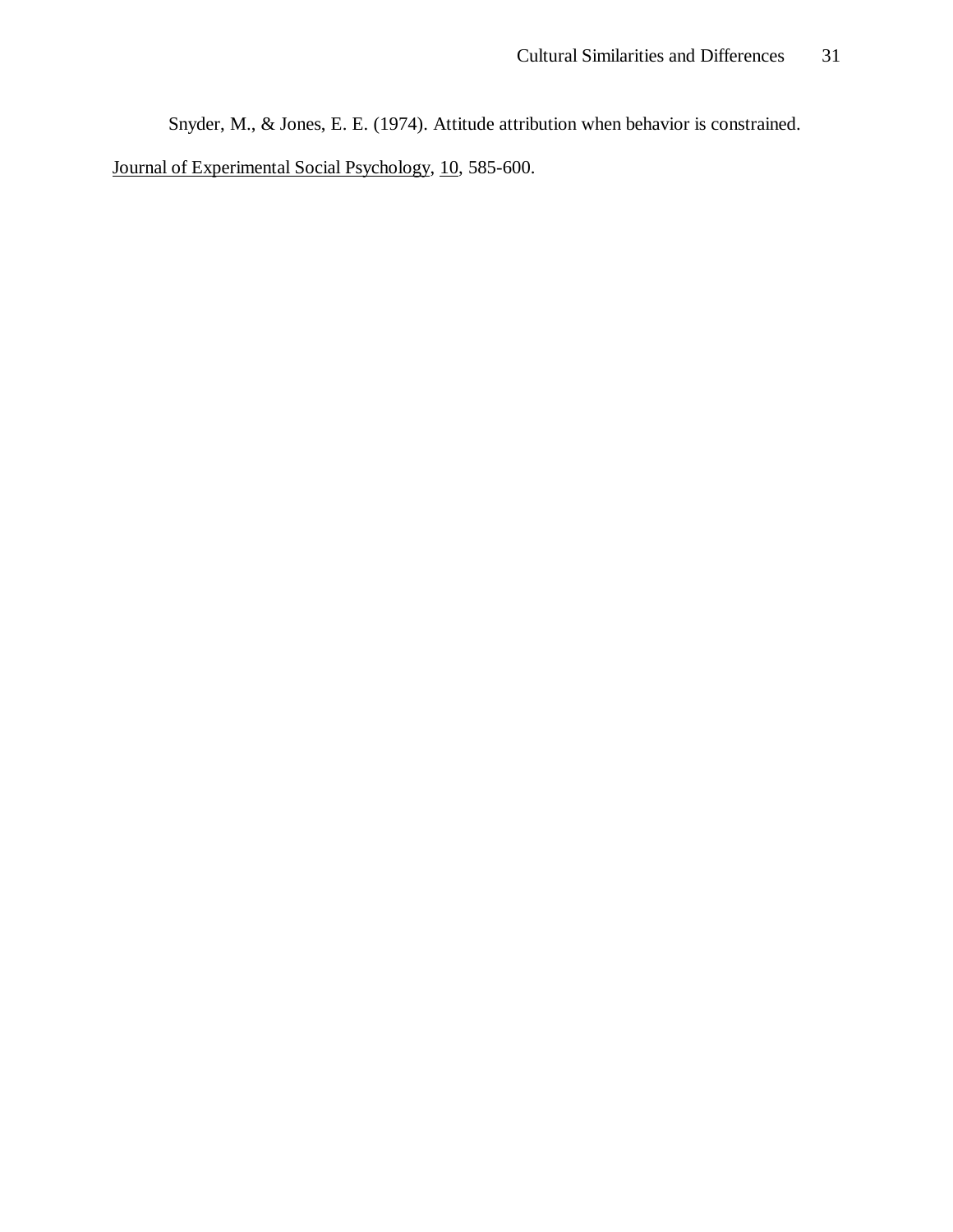# Author Note

This research was supported by the Russel Sage Foundation, and the Office of the Vice President for Research of the University of Michigan. This research was conducted while the first author was an NSF Predoctoral Fellow, and the second author was a fellow of the Korean Foundation for Advanced Studies. We thank Andrea Patalano, Kaiping Peng, Jeffrey Sanchez-Burks, and Norbert Schwarz for their helpful comments on an earlier version of this manuscript. We also thank Geung-Ho Cho, Jinnam Choi, Jason Drwal, Beom Jun Kim, Carolyn Nguyen, Kaiping Peng, and Mehyun Song for their assistance in conducting this research.

 Address correspondence to Ara Norenzayan, Department of Psychology, 603 E. Daniel Street, University of Illinois, Champaign, IL 61821. Email: norenzay@uiuc.edu.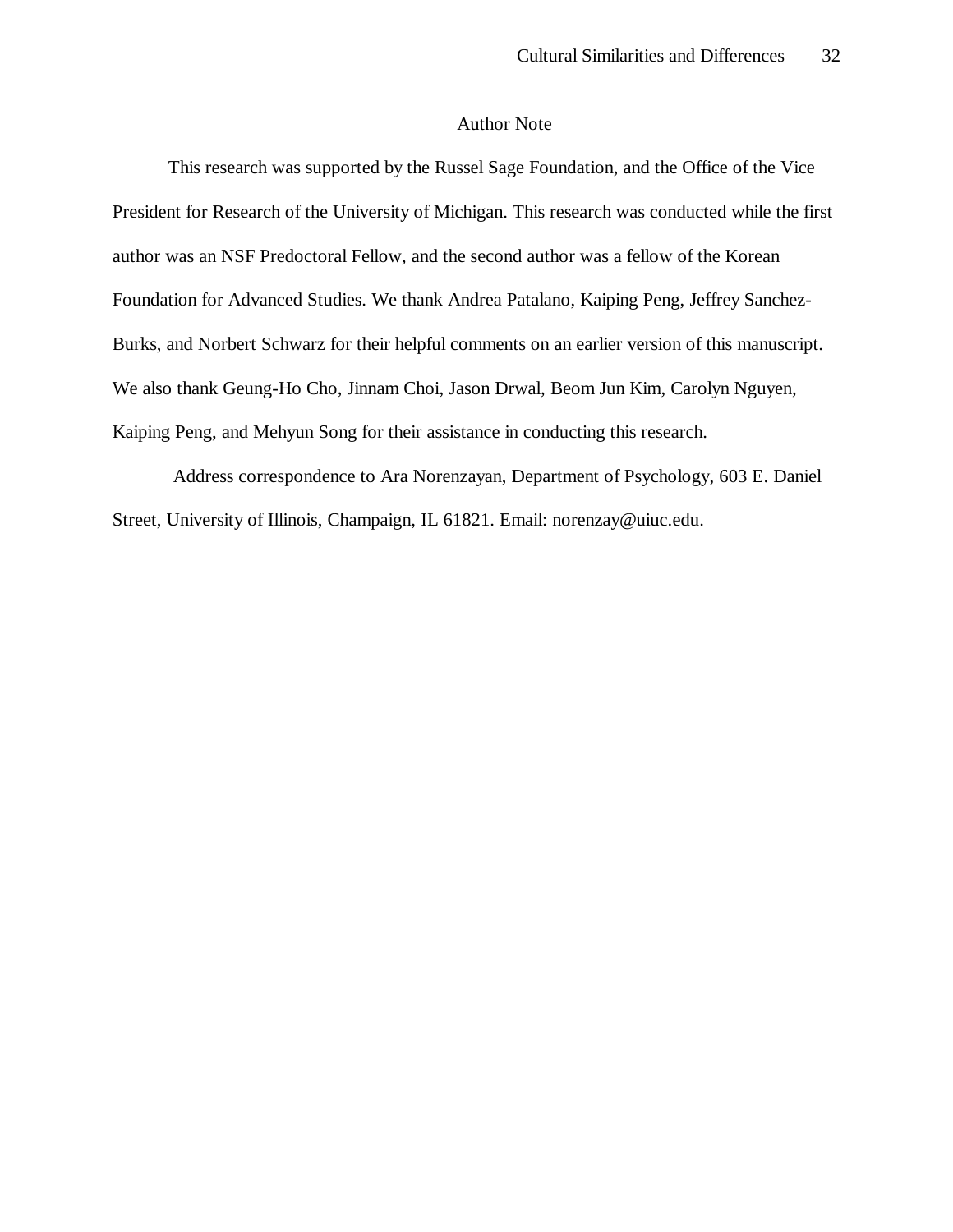#### **Notes**

<sup>1</sup>It should be noted, however, that this scale restricts the range of possible responses. Although it is unlikely, one may believe that once Person A engages in a behavior more than Person B, the subsequent chance of A exhibiting the same behavior will be less than for B. This scale prevents participants to express this belief adequately. However, this restriction in itself does not bias the scale towards systematic over-estimation. When lay estimates are compared with actual estimates using this scale, domains other than personality traits produce moderate accuracy for abilities such as athletics, very high accuracy for student course evaluations, and systematic under-estimation in other instances, e.g., ability estimates made by professional psychologists (Kunda & Nisbett, 1986). Moreover, this restriction does not interfere with cross-cultural comparisons, since the same restriction exists across cultures.

<sup>2</sup>This finding of no cultural differences in behavioral predictions was replicated with a sample of Chinese participants. Chinese students from Taiwan at a large American university ( $n = 41$ ), and a different group of American university students at the same institution ( $n = 98$ ) completed a questionnaire very similar to the one used in Study 1. Results were largely consistent to the ones reported here. No main effect of culture was obtained,  $F(1, 133) < 1$ , and there was no culture by behavioral information interaction,  $F(2, 133) < 1$ . There was a significant effect of aggregation for both cultures.

 $3$ This methodological change was necessary, as it was not meaningful to introduce strong situational constraint information while contrasting the behavior of two actors. For a strong situational constraint to be meaningful, it requires that individual differences be relatively slight.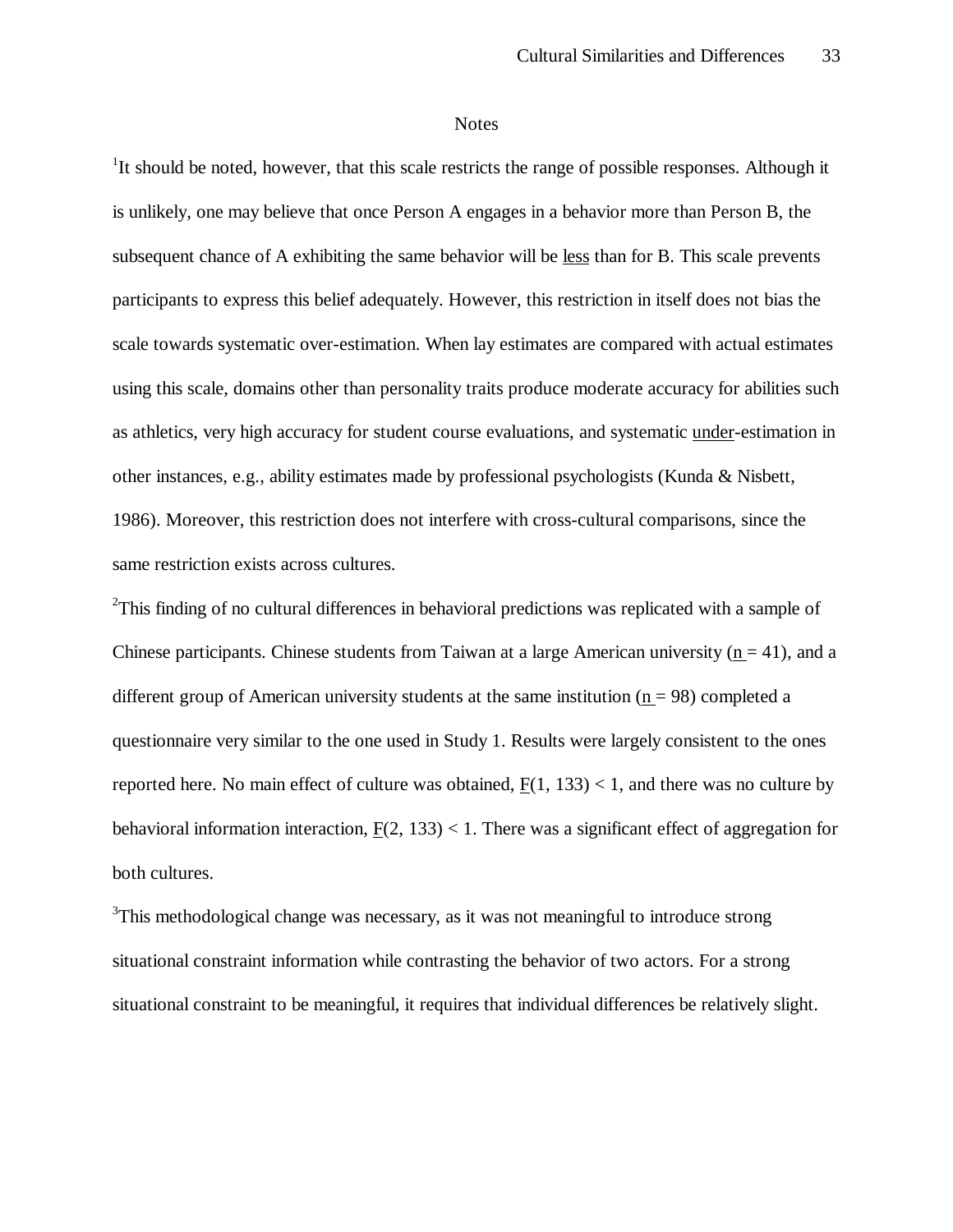Table 1. Lay theories of social behavior presented to participants (Studies 1 and 3). Dispositionism:

How people behave is mostly determined by their personality. One's personality predisposes and guides an individual to behave in one way, not in another way, no matter what circumstances the person is in. In a sense, behavior is an unfolding of personality. One's behavior is remarkably stable across time and consistent across situation because it is guided by personality. Therefore, if we know the personality of one person, we can easily predict how the person will behave in the future and explain why that person behaved in the particular way in the past.

#### Situationism:

How people behave is mostly determined by the situation in which they find themselves. Situational power is so strong that we can say it has more influence on behavior than one's personality. Often, people in a particular situation behave very similarly, despite large individual differences in personality. Therefore, in order to predict and explain one's behavior, we have to focus on the situation rather than personality. Personality plays a weaker role in behavior than we used to think.

#### Interactionism:

How people behave is always jointly determined by their personality and the situation in which they find themselves. We cannot claim that either personality or the situation is the only determinant of our behavior. Our behavior is an outcome of the complex interaction between personality and situational factors. We always have to consider personality and situation simultaneously. Therefore, we cannot predict and explain one's behavior with personality or situation alone.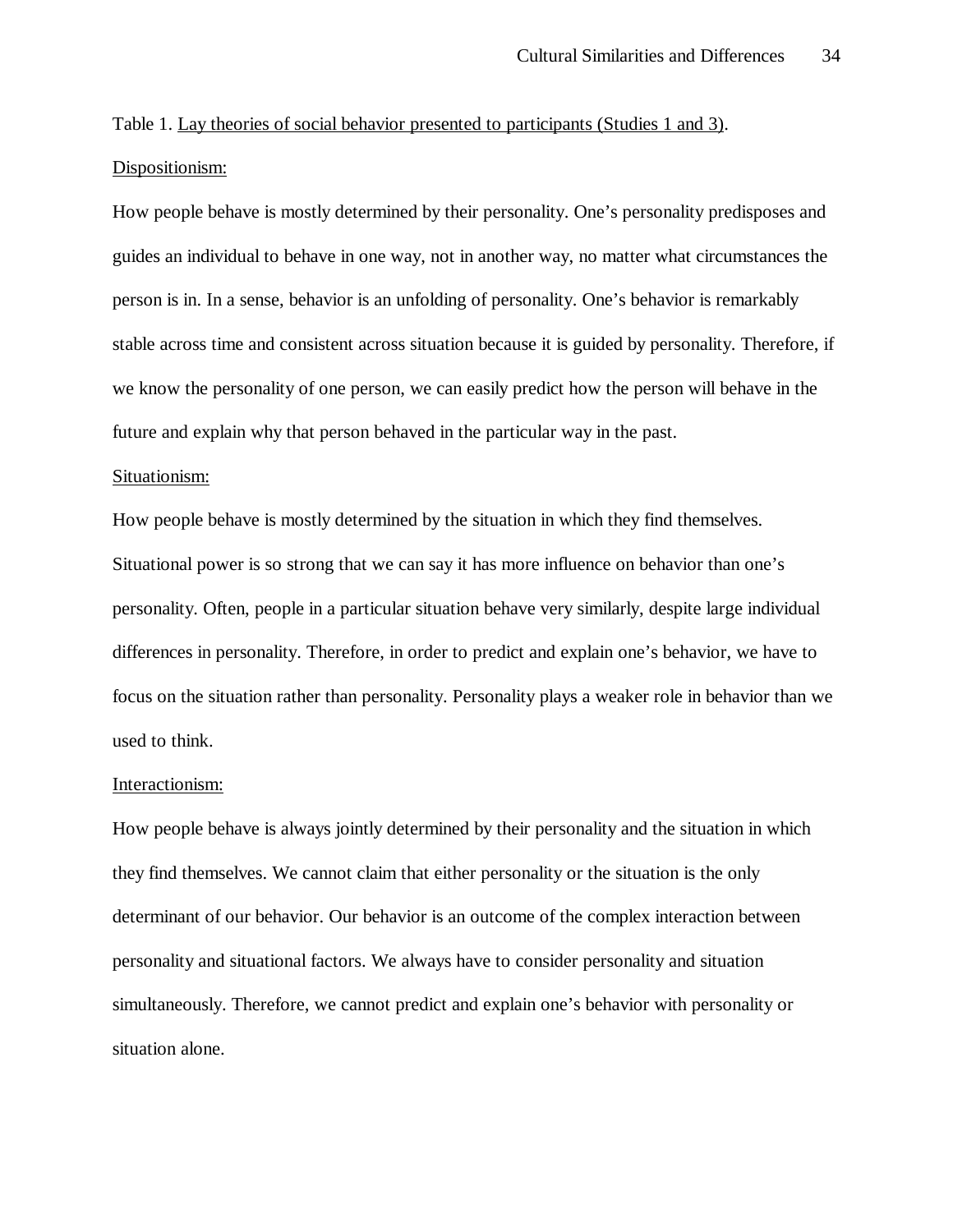Table 2. Means and standard deviations (in parantheses) of behavioral predictions by culture and type of prediction (Study 1).

\_\_\_\_\_\_\_\_\_\_\_\_\_\_\_\_\_\_\_\_\_\_\_\_\_\_\_\_\_\_\_\_\_\_\_\_\_\_\_\_\_\_\_\_\_\_\_\_\_\_\_\_\_\_\_\_\_\_\_\_\_\_\_\_\_\_\_\_\_\_\_\_\_\_\_\_

|                                | <b>Behavioral Information</b> |                          |                          |  |
|--------------------------------|-------------------------------|--------------------------|--------------------------|--|
| <b>Cultural Group</b>          | <b>Concrete Behavior</b>      | Trait                    | <b>Total Trait</b>       |  |
|                                | $\underline{\mathbf{M}}$      | $\underline{\mathbf{M}}$ | $\underline{\mathbf{M}}$ |  |
| American $(n = 97)$            | 71.53                         | 70.07                    | 77.91                    |  |
|                                | (11.35)                       | (9.53)                   | (7.23)                   |  |
| Korean $(\underline{n} = 100)$ | 72.67                         | 75.06                    | 74.04                    |  |
|                                | (10.66)                       | (8.32)                   | (7.41)                   |  |
|                                |                               |                          |                          |  |

Note. The six behaviors/traits were: helpful, friendly (positive), talkative, punctual (neutral),

\_\_\_\_\_\_\_\_\_\_\_\_\_\_\_\_\_\_\_\_\_\_\_\_\_\_\_\_\_\_\_\_\_\_\_\_\_\_\_\_\_\_\_\_\_\_\_\_\_\_\_\_\_\_\_\_\_\_\_\_\_\_\_\_\_\_\_\_\_\_\_\_\_\_\_\_\_

aggressive, dishonest (negative).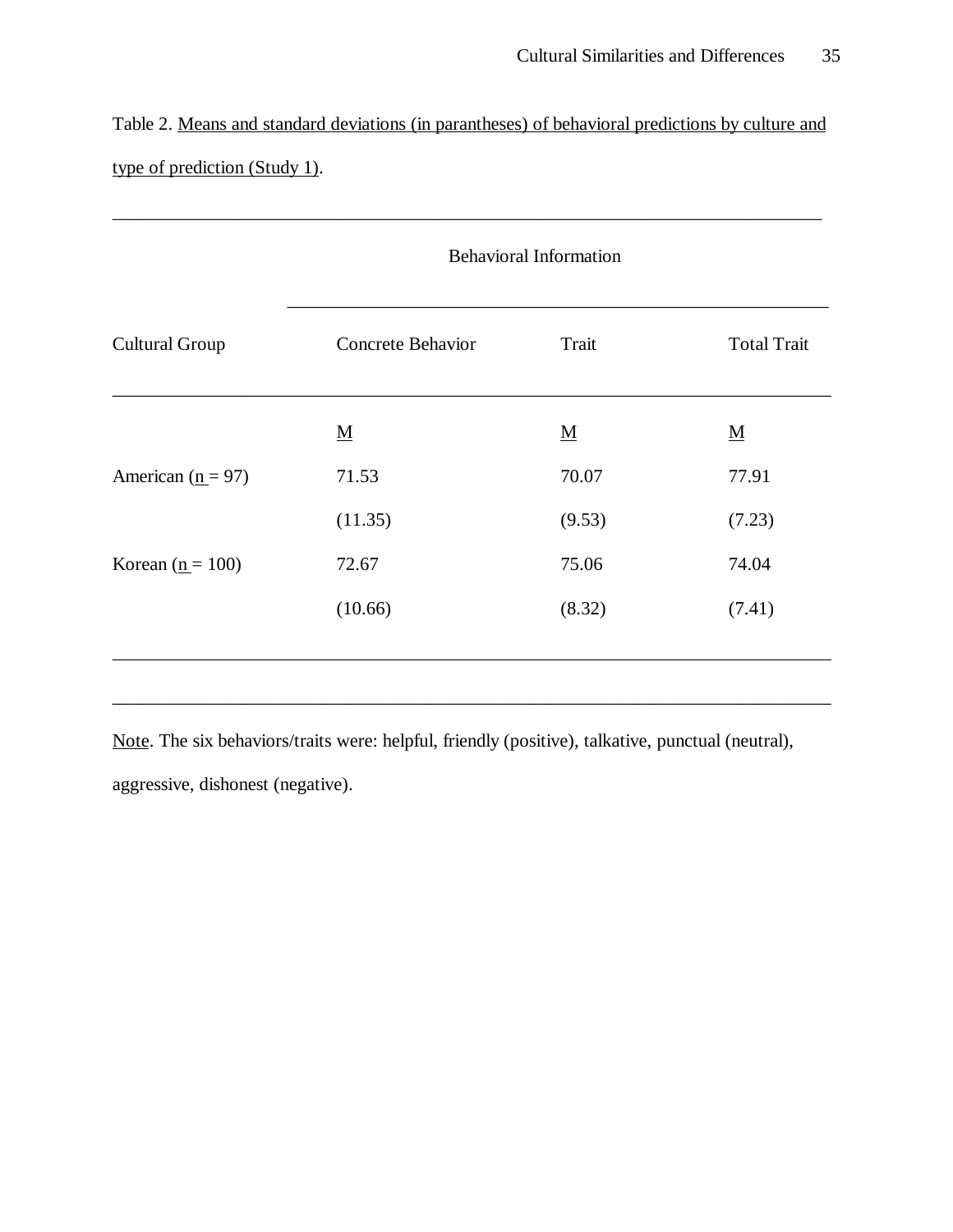Table 3. Means and standard deviations (in parantheses) of disagreement with statements

# representing entity theory of personality (Study 3)

|                                                         | American | Korean | $\mathbf{p}$ |
|---------------------------------------------------------|----------|--------|--------------|
|                                                         |          |        |              |
| Someone's personality is something about them that      | 3.50     | 4.04   | < .001       |
| they can't change very much                             | (1.27)   | (1.28) |              |
|                                                         |          |        |              |
| A person can do things to get people to like them, but  | 3.09     | 3.79   | < .001       |
| they can't change their real personality                | (1.30)   | (1.37) |              |
|                                                         |          |        |              |
| Everyone has a certain personality, and it is something | 3.41     | 3.99   | < .001       |
| that they can't do much about                           | (1.28)   | (1.31) |              |
|                                                         |          |        |              |
| A person can change the way they act, but they can't    | 3.09     | 3.63   | < 0.005      |
| change their real personality                           | (1.32)   | (1.41) |              |

Note. Higher numbers indicate stronger disagreement with entity theory of personality on a 6 point scale.